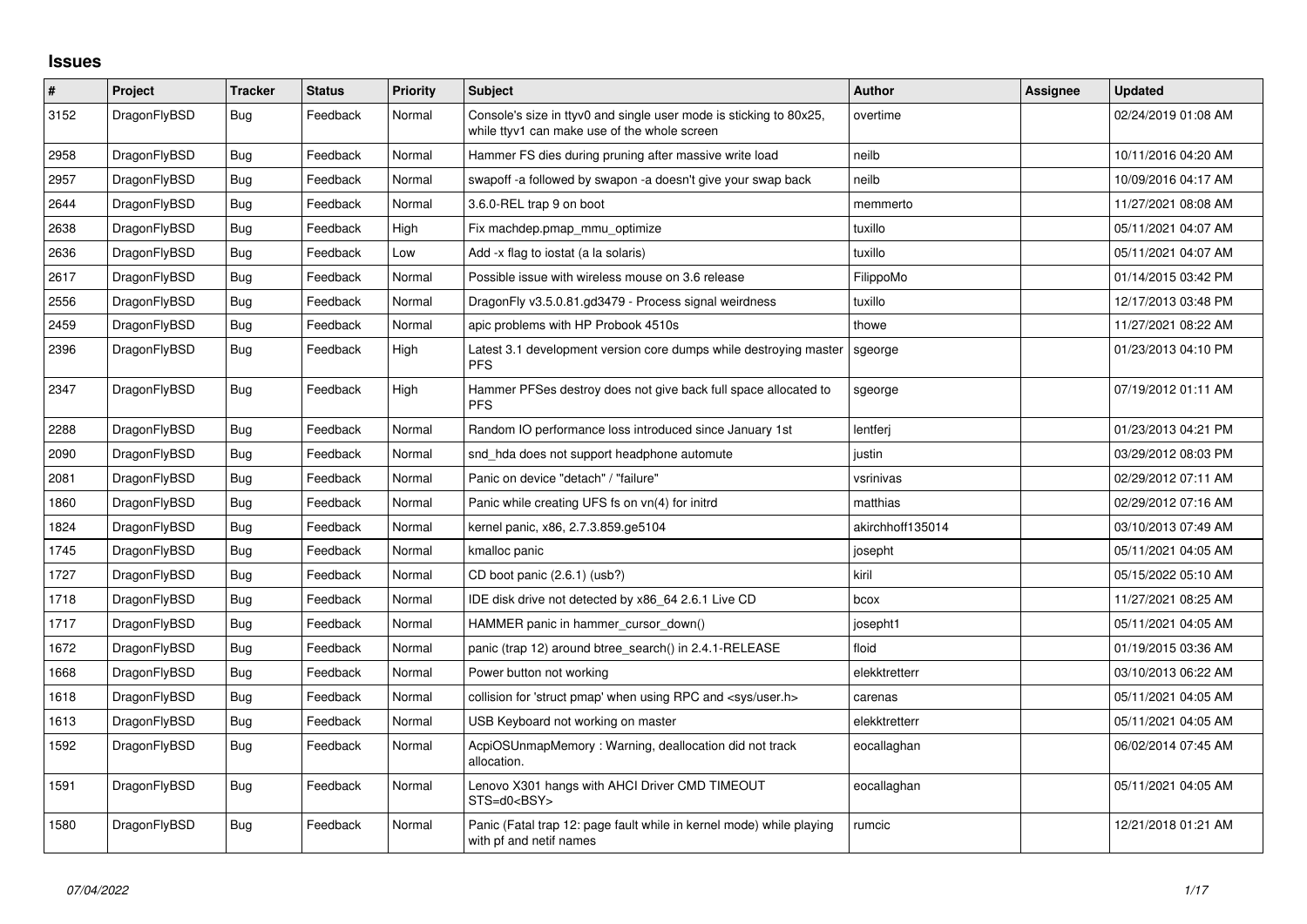| #    | Project      | <b>Tracker</b> | <b>Status</b> | <b>Priority</b> | Subject                                                                                                                                                   | <b>Author</b>     | Assignee | <b>Updated</b>      |
|------|--------------|----------------|---------------|-----------------|-----------------------------------------------------------------------------------------------------------------------------------------------------------|-------------------|----------|---------------------|
| 1577 | DragonFlyBSD | <b>Bug</b>     | Feedback      | Normal          | panic: assertion: leaf->base.obj_id == ip->obj_id in<br>hammer_ip_delete_range                                                                            | qhwt+dfly         |          | 05/11/2021 04:01 AM |
| 1563 | DragonFlyBSD | <b>Bug</b>     | Feedback      | Normal          | reset(1) doesn't reset terminal to the defaults                                                                                                           | hasso             |          | 03/10/2013 04:17 AM |
| 1560 | DragonFlyBSD | Bug            | Feedback      | Normal          | Unable to modify partition table on ThinkPad T61p during install                                                                                          | rehsack           |          | 01/15/2015 08:57 AM |
| 1521 | DragonFlyBSD | <b>Bug</b>     | Feedback      | Normal          | amd64 2.4 livecd won't mount root at boot                                                                                                                 | bolapara          |          | 01/28/2018 03:45 AM |
| 1489 | DragonFlyBSD | <b>Bug</b>     | Feedback      | Normal          | panic: ufs dirbad: bad dir                                                                                                                                | rumcic            |          | 03/10/2013 04:34 AM |
| 1486 | DragonFlyBSD | <b>Bug</b>     | Feedback      | Normal          | Interrupt storm related to SATA DVD device                                                                                                                | hasso             |          | 05/11/2021 04:01 AM |
| 1481 | DragonFlyBSD | <b>Bug</b>     | Feedback      | Normal          | panic: assertion: kva_p(buf) in soopt_from_kbuf (after ipfw pipe<br>show, 2.2.1-R)                                                                        | combiner          |          | 05/11/2021 04:01 AM |
| 1456 | DragonFlyBSD | Bug            | Feedback      | Normal          | Microsoft wireless desktop problems                                                                                                                       | elekktretterr     |          | 01/15/2015 08:34 AM |
| 1454 | DragonFlyBSD | <b>Bug</b>     | Feedback      | Normal          | Unable to boot from external USB DVD drive                                                                                                                | elekktretterr     |          | 05/11/2021 04:01 AM |
| 1448 | DragonFlyBSD | <b>Bug</b>     | Feedback      | Normal          | panic: assertion: _tp->tt_msg->tt_cpuid == mycpuid in<br>tcp_callout_active tcp_output tcp_usr_send netmsg_pru_send<br>netmsg service tcpmsg service loop | dillon            |          | 05/11/2021 04:00 AM |
| 1429 | DragonFlyBSD | <b>Bug</b>     | Feedback      | Normal          | vkernel bug - "mfree: m->m_nextpkt != NULL"                                                                                                               | dillon            |          | 05/11/2021 04:00 AM |
| 1387 | DragonFlyBSD | Bug            | Feedback      | Normal          | zero-size malloc and ps: kvm_getprocs: Bad address                                                                                                        | qhwt+dfly         |          | 05/11/2021 04:00 AM |
| 1332 | DragonFlyBSD | Bug            | Feedback      | Normal          | DFBSD 2.2 - Booting usbcdrom/usbsticks on thinkpad hangs on<br>"BTX Halted"                                                                               | tuxillo           |          | 05/11/2021 04:00 AM |
| 1330 | DragonFlyBSD | <b>Bug</b>     | Feedback      | Normal          | Hammer, usb disk, SYNCHRONIZE CACHE failure                                                                                                               | josepht           |          | 06/02/2014 04:56 AM |
| 1282 | DragonFlyBSD | Bug            | Feedback      | Normal          | panic (trap 12) when booting SMP kernel on Atom 330 (dual core)                                                                                           | tomaz.borstnar    |          | 05/11/2021 04:00 AM |
| 1250 | DragonFlyBSD | Bug            | Feedback      | Normal          | Panic upon plugging an USB flash drive into the machine                                                                                                   | rumcic            |          | 03/10/2013 05:17 AM |
| 1249 | DragonFlyBSD | <b>Bug</b>     | Feedback      | Normal          | panic: ffs vfree: freeing free inode                                                                                                                      | rumcic            |          | 03/10/2013 05:13 AM |
| 1144 | DragonFlyBSD | <b>Bug</b>     | Feedback      | Normal          | Incorrect clock under KVM                                                                                                                                 | msylvan           |          | 03/09/2013 01:17 PM |
| 1101 | DragonFlyBSD | Bug            | Feedback      | Normal          | ohci related panic                                                                                                                                        | polachok          |          | 05/11/2021 04:00 AM |
| 979  | DragonFlyBSD | Bug            | Feedback      | Normal          | Failure-prone USB mass storage (SB600? msdosfs? CAM?)                                                                                                     | floid             |          | 01/15/2015 08:38 AM |
| 846  | DragonFlyBSD | <b>Bug</b>     | Feedback      | Normal          | USB bugs:usb mouse can't used!                                                                                                                            | frankning         |          | 01/15/2015 08:36 AM |
| 806  | DragonFlyBSD | Bug            | Feedback      | Normal          | boot error on MacBook                                                                                                                                     | tralamazza        |          | 06/04/2022 05:28 AM |
| 570  | DragonFlyBSD | Bug            | Feedback      | Normal          | 1.8.x: ACPI problems                                                                                                                                      | qhwt+dfly         |          | 06/02/2014 03:45 AM |
| 285  | DragonFlyBSD | Bug            | Feedback      | Low             | interrupt latency with re without ip address configured                                                                                                   | thomas.nikolajsen |          | 02/20/2014 10:30 AM |
| 243  | DragonFlyBSD | <b>Bug</b>     | Feedback      | Normal          | weird behavior in the shell                                                                                                                               | swildner          |          | 05/31/2022 02:51 PM |
| 3317 | DragonFlyBSD | Bug            | In Progress   | Normal          | Network vtnet0 not working on Hetzner cloud                                                                                                               | mneumann          |          | 06/18/2022 03:55 AM |
| 3310 | DragonFlyBSD | <b>Bug</b>     | In Progress   | Normal          | NVMM+QEMU fail to boot with UEFI: Mem Assist Failed<br>[gpa=0xfffffff0]                                                                                   | liweitianux       |          | 01/11/2022 03:22 PM |
| 3299 | DragonFlyBSD | <b>Bug</b>     | In Progress   | Normal          | DragonFlyBSD reports utterly wrong uptime (most of the time, right<br>after booting in)                                                                   | adrian            |          | 11/11/2021 01:43 PM |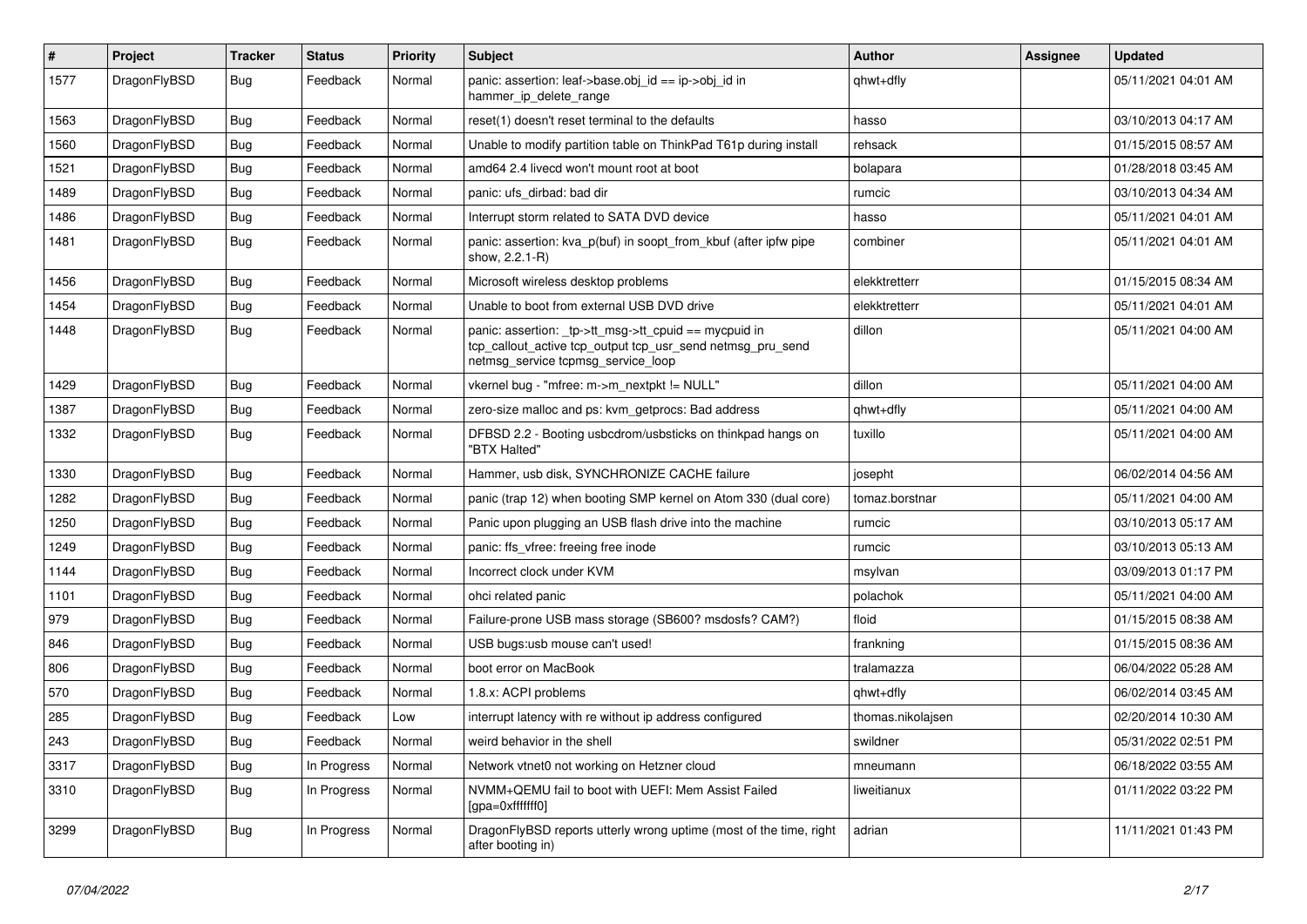| $\vert$ # | Project      | <b>Tracker</b> | <b>Status</b> | <b>Priority</b> | Subject                                                                                                   | <b>Author</b>      | Assignee | <b>Updated</b>      |
|-----------|--------------|----------------|---------------|-----------------|-----------------------------------------------------------------------------------------------------------|--------------------|----------|---------------------|
| 3269      | DragonFlyBSD | Bug            | In Progress   | Normal          | Is double-buffer'd buf still required by HAMMER2 ?                                                        | tkusumi            |          | 05/12/2021 04:09 PM |
| 3113      | DragonFlyBSD | <b>Bug</b>     | In Progress   | Urgent          | Booting vKernel fails due being out of swap space                                                         | tcullen            |          | 05/11/2021 04:14 AM |
| 3111      | DragonFlyBSD | <b>Bug</b>     | In Progress   | High            | Mouse lags every second heavily under X11                                                                 | mneumann           |          | 12/12/2017 09:46 PM |
| 3021      | DragonFlyBSD | Bug            | In Progress   | Normal          | sys/dev/drm/i915/i915_gem_stolen.c:115]: (error) Signed integer<br>overflow for expression '65535<<20'    | dcb                |          | 04/11/2017 12:46 PM |
| 3011      | DragonFlyBSD | <b>Bug</b>     | In Progress   | Normal          | dragonfly/sys/dev/netif/re/re.c: suspicious code?                                                         | dcb                |          | 07/29/2017 01:26 AM |
| 2797      | DragonFlyBSD | <b>Bug</b>     | In Progress   | Low             | vkernels with & without machdep.pmap_mmu_optimize                                                         | yellowrabbit2010   |          | 11/27/2021 08:06 AM |
| 2731      | DragonFlyBSD | Bug            | In Progress   | Normal          | Screen full of random colors when starting Xorg with Intel Haswell<br>HD Graphics P4600                   | jkatzmaier         |          | 11/12/2014 04:08 PM |
| 2631      | DragonFlyBSD | <b>Bug</b>     | In Progress   | Low             | Verify library versioning current with full package build and switch it<br>on (after publishing packages) | tuxillo            |          | 05/11/2021 04:06 AM |
| 2499      | DragonFlyBSD | <b>Bug</b>     | In Progress   | Urgent          | DRAGONFLY 3 2 lockd not responding correctly                                                              | Nerzhul            |          | 01/22/2013 12:47 PM |
| 2414      | DragonFlyBSD | <b>Bug</b>     | In Progress   | Normal          | Lenovo S10 acpi freeze (not new)                                                                          | davshao            |          | 05/11/2021 04:13 AM |
| 2360      | DragonFlyBSD | <b>Bug</b>     | In Progress   | Normal          | Wishlist: virtio driver import                                                                            | vsrinivas          |          | 06/04/2022 04:16 AM |
| 2351      | DragonFlyBSD | <b>Bug</b>     | In Progress   | Normal          | DFBSD v3.1.0.579.g44ccf - Stuck during startup, random freezes                                            | tuxillo            |          | 04/24/2012 08:21 AM |
| 2345      | DragonFlyBSD | <b>Bug</b>     | In Progress   | Normal          | DFBSD v3.1.0.457.gd679f - NFS panic on diskless station                                                   | tuxillo            |          | 04/07/2012 05:22 PM |
| 2296      | DragonFlyBSD | <b>Bug</b>     | In Progress   | High            | panic: assertion "m->wire count > 0" failed                                                               | thomas.nikolajsen  |          | 08/30/2012 06:09 AM |
| 2282      | DragonFlyBSD | Bug            | In Progress   | Normal          | gdb segfaults with certain corefiles                                                                      | tuxillo            |          | 01/18/2012 04:40 PM |
| 2013      | DragonFlyBSD | <b>Bug</b>     | In Progress   | Normal          | oversized DMA request loop                                                                                | josepht            |          | 05/11/2021 04:06 AM |
| 1749      | DragonFlyBSD | Bug            | In Progress   | Normal          | HAMMER fsstress panic in hammer_flush_inode_core<br>'ip->flush_state != HAMMER_FST_FLUSH'                 | vsrinivas          |          | 05/11/2021 04:06 AM |
| 1744      | DragonFlyBSD | Bug            | In Progress   | Normal          | HAMMER fsstress panic in hammer_setup_child_callback                                                      | vsrinivas          |          | 05/11/2021 04:05 AM |
| 1669      | DragonFlyBSD | <b>Bug</b>     | In Progress   | Normal          | Drive wont open using button                                                                              | elekktretterr      |          | 02/29/2012 12:05 PM |
| 1661      | DragonFlyBSD | <b>Bug</b>     | In Progress   | Normal          | panic on password entry mount smb filesystem                                                              | vsrinivas          |          | 11/27/2021 08:29 AM |
| 1502      | DragonFlyBSD | <b>Bug</b>     | In Progress   | Normal          | Lock while deleting files from nohistory HAMMER directories                                               | hasso              |          | 03/10/2013 04:28 AM |
| 1368      | DragonFlyBSD | Bug            | In Progress   | Normal          | suspend signal race?                                                                                      | qhwt+dfly          |          | 05/11/2021 03:51 AM |
| 1336      | DragonFlyBSD | <b>Bug</b>     | In Progress   | Normal          | Still looking for reports of missed directory entries w/ HAMMER                                           | dillon             |          | 05/11/2021 04:00 AM |
| 1307      | DragonFlyBSD | <b>Bug</b>     | In Progress   | Normal          | hammer tid -2 shows unexpected result                                                                     | corecode           |          | 10/18/2016 05:29 PM |
| 1218      | DragonFlyBSD | <b>Bug</b>     | In Progress   | Normal          | panic: assertion: $error == 0$ in hammer start transaction                                                | rumcic             |          | 05/11/2021 04:00 AM |
| 1181      | DragonFlyBSD | <b>Bug</b>     | In Progress   | Normal          | ACX111 panic                                                                                              | elekktretterr      |          | 05/11/2021 04:00 AM |
| 1148      | DragonFlyBSD | Bug            | In Progress   | Low             | BCM4311 wireless network adapter detected but not functional                                              | archimedes.gaviola |          | 05/11/2021 04:00 AM |
| 884       | DragonFlyBSD | <b>Bug</b>     | In Progress   | High            | Performance/memory problems under filesystem IO load                                                      | hasso              |          | 05/11/2021 03:50 AM |
| 725       | DragonFlyBSD | <b>Bug</b>     | In Progress   | Low             | 'make distribution' fails w/'ro' /usr/obj                                                                 | c.turner           |          | 03/09/2013 01:01 PM |
| 604       | DragonFlyBSD | <b>Bug</b>     | In Progress   | Normal          | 1.8.1-RELEASE - clock runs fast on mainboard ASUS P5A-B                                                   | yeti               |          | 05/11/2021 03:55 AM |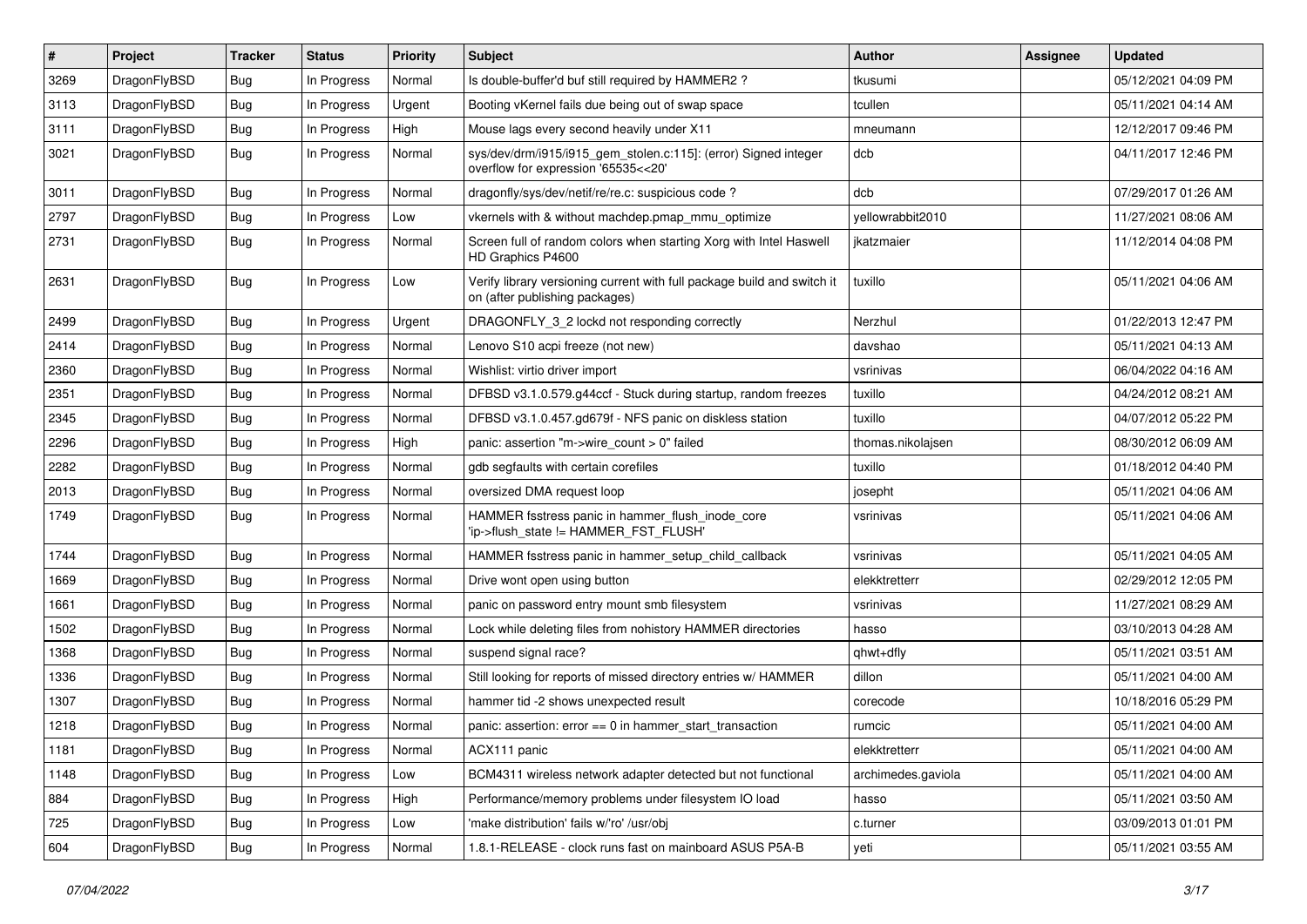| $\sharp$ | Project      | <b>Tracker</b> | <b>Status</b> | <b>Priority</b> | Subject                                                                                                   | <b>Author</b>     | Assignee | <b>Updated</b>      |
|----------|--------------|----------------|---------------|-----------------|-----------------------------------------------------------------------------------------------------------|-------------------|----------|---------------------|
| 331      | DragonFlyBSD | <b>Bug</b>     | In Progress   | Normal          | ftpsesame (aka Bridging S01E03)                                                                           | bastyaelvtars     |          | 03/09/2013 12:28 PM |
| 3319     | DragonFlyBSD | <b>Bug</b>     | <b>New</b>    | Normal          | setproctitle() calls can change effect of later setproctitle() calls                                      | tonyc             |          | 06/29/2022 06:10 PM |
| 3316     | DragonFlyBSD | Bug            | New           | Normal          | hammer2_dirent_create() allows creating >1 dirents with the same<br>name                                  | tkusumi           |          | 06/05/2022 12:35 PM |
| 3313     | DragonFlyBSD | <b>Bug</b>     | New           | Normal          | Can't boot from my live USB at all. The kernel loading process<br>hangs.                                  | rempas            |          | 06/03/2022 12:16 AM |
| 3311     | DragonFlyBSD | Bug            | <b>New</b>    | Low             | TrueCrypt support may cause kernel crash                                                                  | arcade@b1t.name   |          | 04/29/2022 06:19 AM |
| 3302     | DragonFlyBSD | Bug            | New           | Normal          | Will not boot on System76 Lemur Pro (lemp10)                                                              | piecuch           |          | 11/03/2021 10:21 AM |
| 3301     | DragonFlyBSD | Bug            | New           | Normal          | Gkrellm from the packages is not showing logged in users in main<br>window, logged in users always $== 0$ | adrian            |          | 01/08/2022 04:24 AM |
| 3300     | DragonFlyBSD | Bug            | New           | Normal          | Running Xvnc from TigerVNC package through the INETD daemon<br>in TCP WAIT mode fails hard                | adrian            |          | 01/08/2022 04:25 AM |
| 3298     | DragonFlyBSD | <b>Bug</b>     | New           | Normal          | Running "w" and having logged in via XDM through VNC, "w" prints<br>an extra error message                | piecuch           |          | 10/25/2021 09:16 AM |
| 3284     | DragonFlyBSD | Bug            | New           | Normal          | Wrong towlower() result for U+038A                                                                        | bhaible           |          | 07/10/2021 03:34 AM |
| 3283     | DragonFlyBSD | Bug            | New           | Normal          | mknodat() cannot create FIFOs                                                                             | bhaible           |          | 07/10/2021 03:34 AM |
| 3282     | DragonFlyBSD | Bug            | <b>New</b>    | Normal          | unexpected errno value from fopen()                                                                       | bhaible           |          | 07/10/2021 03:34 AM |
| 3281     | DragonFlyBSD | Bug            | New           | Normal          | Crash after leaving unattended for a while                                                                | bhaible           |          | 07/10/2021 03:32 AM |
| 3280     | DragonFlyBSD | Bug            | <b>New</b>    | Normal          | KMS console and i915(4) not working in 6.0                                                                | cmusser           |          | 07/10/2021 03:35 AM |
| 3278     | DragonFlyBSD | <b>Bug</b>     | <b>New</b>    | Normal          | Second screen image is distorted                                                                          | arcade@b1t.name   |          | 07/10/2021 03:36 AM |
| 3266     | DragonFlyBSD | Bug            | New           | High            | Filesystems broken due to "KKASSERT(count &<br>TOK_COUNTMASK);"                                           | tkusumi           |          | 03/15/2021 01:21 PM |
| 3252     | DragonFlyBSD | Bug            | New           | Normal          | tcsetattr/tcgetattr set errno incorrectly on non-TTY                                                      | tonyc             |          | 10/26/2020 09:34 PM |
| 3249     | DragonFlyBSD | <b>Bug</b>     | New           | Normal          | HAMMER2 fsync(2) not working properly                                                                     | tkusumi           |          | 09/21/2020 07:07 AM |
| 3247     | DragonFlyBSD | <b>Bug</b>     | New           | Normal          | Kernel panic doing nothing much                                                                           | phma              |          | 09/12/2020 11:40 PM |
| 3246     | DragonFlyBSD | Bug            | <b>New</b>    | Normal          | HAMMER2 unable to handle ENOSPC properly                                                                  | tkusumi           |          | 09/04/2020 11:11 AM |
| 3245     | DragonFlyBSD | <b>Bug</b>     | New           | Normal          | panic: free: guard1x fail, i915 load from loader.conf                                                     | polachok          |          | 08/21/2020 10:36 AM |
| 3243     | DragonFlyBSD | <b>Bug</b>     | <b>New</b>    | Normal          | SMART status not reported properly for SSD disks                                                          | daftaupe          |          | 09/09/2020 11:03 PM |
| 3240     | DragonFlyBSD | Bug            | New           | High            | compile error because of openssl with /usr/dports/security/rhash for<br>mysql 8 install                   | <b>UlasSAYGIN</b> |          | 06/04/2020 08:05 AM |
| 3239     | DragonFlyBSD | <b>Bug</b>     | <b>New</b>    | Normal          | unable to SIGKILL glitched emacs                                                                          | piecuch           |          | 05/26/2020 03:30 AM |
| 3238     | DragonFlyBSD | <b>Bug</b>     | New           | Normal          | race conditions when printing from vkernel console                                                        | piecuch           |          | 05/19/2020 02:50 PM |
| 3235     | DragonFlyBSD | <b>Bug</b>     | <b>New</b>    | Normal          | Kernel panic in devfs_vnops.c                                                                             | mneumann          |          | 04/28/2020 07:00 AM |
| 3231     | DragonFlyBSD | <b>Bug</b>     | <b>New</b>    | Normal          | wifi drops on 5.8                                                                                         | tse               |          | 04/06/2020 05:08 AM |
| 3228     | DragonFlyBSD | <b>Bug</b>     | New           | Low             | pfi_kif_unref: state refcount <= 0 in dmesg                                                               | justin            |          | 03/05/2021 06:39 AM |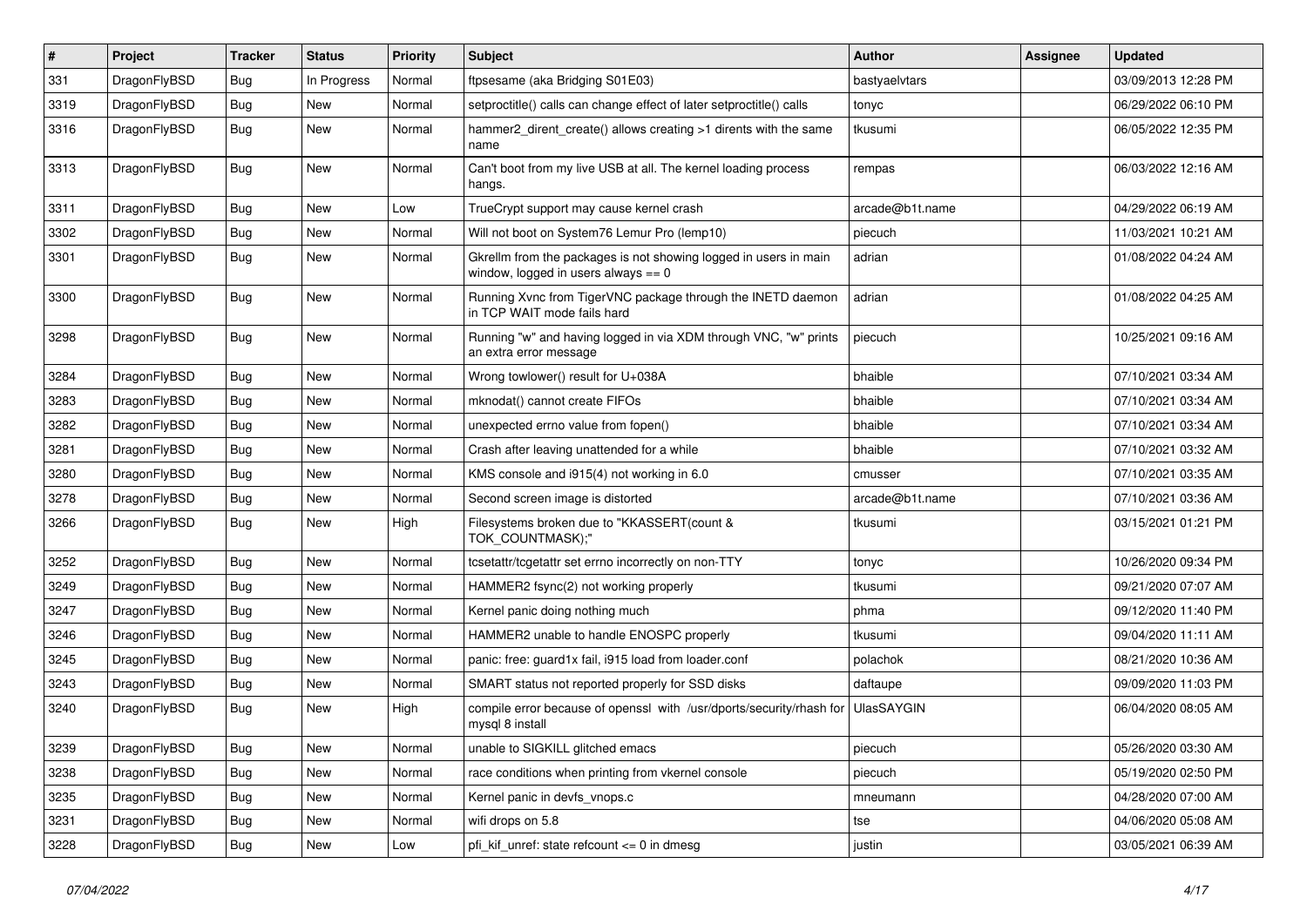| $\pmb{\#}$ | Project      | <b>Tracker</b> | <b>Status</b> | <b>Priority</b> | Subject                                                                                                                                                     | <b>Author</b>     | <b>Assignee</b> | <b>Updated</b>      |
|------------|--------------|----------------|---------------|-----------------|-------------------------------------------------------------------------------------------------------------------------------------------------------------|-------------------|-----------------|---------------------|
| 3226       | DragonFlyBSD | Bug            | <b>New</b>    | Normal          | Xorg freezes in vm: thread stuck in "objtrm1"                                                                                                               | peeter            |                 | 04/08/2020 02:10 AM |
| 3225       | DragonFlyBSD | Bug            | <b>New</b>    | Normal          | nfsd freeze when using gemu                                                                                                                                 | tse               |                 | 03/17/2020 11:52 AM |
| 3224       | DragonFlyBSD | Bug            | New           | Normal          | Kernel panic when trying to ping6                                                                                                                           | zhtw              |                 | 03/08/2020 08:55 AM |
| 3222       | DragonFlyBSD | Bug            | <b>New</b>    | Normal          | gcc - undefined reference to '__atomic_load' (missing libatomic?)                                                                                           | mneumann          |                 | 02/08/2020 02:45 AM |
| 3219       | DragonFlyBSD | Bug            | <b>New</b>    | Normal          | x11/xorg port can not be build                                                                                                                              | <b>UlasSAYGIN</b> |                 | 03/31/2020 08:57 AM |
| 3218       | DragonFlyBSD | <b>Bug</b>     | New           | Normal          | Kernel panics are not sent to comconsole when booted over EFI                                                                                               | mqudsi            |                 | 12/02/2019 08:52 PM |
| 3217       | DragonFlyBSD | Bug            | <b>New</b>    | Normal          | rescue tools: make install fails if rescue folder doesn't exist                                                                                             | t dfbsd           |                 | 11/27/2019 08:16 PM |
| 3215       | DragonFlyBSD | Bug            | New           | Normal          | Hang in tcdrain(3) after write $(3)$                                                                                                                        | noloader          |                 | 11/25/2019 03:08 PM |
| 3209       | DragonFlyBSD | Bug            | <b>New</b>    | Normal          | svc has some minor bugs                                                                                                                                     | arcade@b1t.name   |                 | 10/24/2019 09:08 AM |
| 3208       | DragonFlyBSD | Bug            | <b>New</b>    | Normal          | Crash related to nfsd                                                                                                                                       | tse               |                 | 06/11/2020 05:52 AM |
| 3199       | DragonFlyBSD | Bug            | <b>New</b>    | Normal          | PFS label not found panic                                                                                                                                   | tse               |                 | 08/21/2019 03:51 AM |
| 3197       | DragonFlyBSD | Bug            | <b>New</b>    | Normal          | DragonFly upgrades                                                                                                                                          | tse               |                 | 04/18/2020 04:18 PM |
| 3196       | DragonFlyBSD | Bug            | New           | Normal          | test issue after redmine upgrade (2)                                                                                                                        | tuxillo           |                 | 07/05/2019 04:33 AM |
| 3194       | DragonFlyBSD | Bug            | <b>New</b>    | High            | Hammer kernel crash on mirror-stream of PFS after upgrade<br>(assertion "cursor->flags &<br>HAMMER_CURSOR_ITERATE_CHECK" failed in<br>hammer_btree_iterate) | Anonymous         |                 | 06/29/2019 01:32 PM |
| 3189       | DragonFlyBSD | Bug            | <b>New</b>    | Normal          | Allow DragonFly Mail Agent to accept an alternate config via<br>command line switch                                                                         | iang              |                 | 08/16/2021 12:42 AM |
| 3184       | DragonFlyBSD | <b>Bug</b>     | <b>New</b>    | Normal          | tsleep(9) return value when PCATCH specified                                                                                                                | tkusumi           |                 | 04/03/2019 06:49 AM |
| 3170       | DragonFlyBSD | Bug            | <b>New</b>    | Normal          | repeatable nfsd crash                                                                                                                                       | tse               |                 | 06/11/2020 05:52 AM |
| 3165       | DragonFlyBSD | Bug            | New           | Normal          | Looping at boot time                                                                                                                                        | gop               |                 | 12/28/2018 01:04 PM |
| 3157       | DragonFlyBSD | Bug            | <b>New</b>    | Normal          | TP-Link UE300 not working in 5.2-RELEASE                                                                                                                    | tuxillo           |                 | 11/15/2018 02:08 PM |
| 3143       | DragonFlyBSD | Bug            | <b>New</b>    | Normal          | assertion "0" failed in hammer2 inode xop chain sync                                                                                                        | cbin              |                 | 07/18/2018 12:50 PM |
| 3141       | DragonFlyBSD | Bug            | New           | Normal          | dhclient blocks boot process                                                                                                                                | rowo              |                 | 12/16/2018 11:01 AM |
| 3139       | DragonFlyBSD | Bug            | <b>New</b>    | Normal          | USB Mouse Does Not Work in DragonflyBSD guest on VirtualBox                                                                                                 | chiguy1256        |                 | 06/24/2018 10:14 PM |
| 3134       | DragonFlyBSD | Bug            | <b>New</b>    | Normal          | RFC 3021 (/31 networks) appear to be unsupported                                                                                                            | jailbird          |                 | 05/16/2018 11:03 PM |
| 3132       | DragonFlyBSD | Bug            | <b>New</b>    | Low             | unifdef mined                                                                                                                                               | bcallah           |                 | 04/26/2018 08:34 PM |
| 3129       | DragonFlyBSD | <b>Bug</b>     | New           | High            | Kernel panic with 5.2.0 on A2SDi-4C-HLN4F                                                                                                                   | stateless         |                 | 04/24/2018 12:50 AM |
| 3124       | DragonFlyBSD | <b>Bug</b>     | New           | High            | DragonFlyBSD 5.0.2 with Hammer2 with UEFI install doesn't boot                                                                                              | wiesl             |                 | 06/18/2019 05:07 AM |
| 3120       | DragonFlyBSD | <b>Bug</b>     | <b>New</b>    | Normal          | Intel AC 8260 firmware does not load                                                                                                                        | Vintodrimmer      |                 | 08/28/2018 03:30 AM |
| 3117       | DragonFlyBSD | Bug            | New           | Normal          | Problem with colours if "intel" video-driver used                                                                                                           | dpostolov         |                 | 01/07/2018 11:35 PM |
| 3116       | DragonFlyBSD | Bug            | New           | Normal          | da0 detects on very big volume if to _remove_ usb install stick and<br>reboot on Intel NUC5PPYH                                                             | dpostolov         |                 | 01/07/2018 09:40 PM |
| 3110       | DragonFlyBSD | <b>Bug</b>     | New           | Normal          | crash with ipfw3 under load                                                                                                                                 | bnegre82          |                 | 12/09/2017 06:22 AM |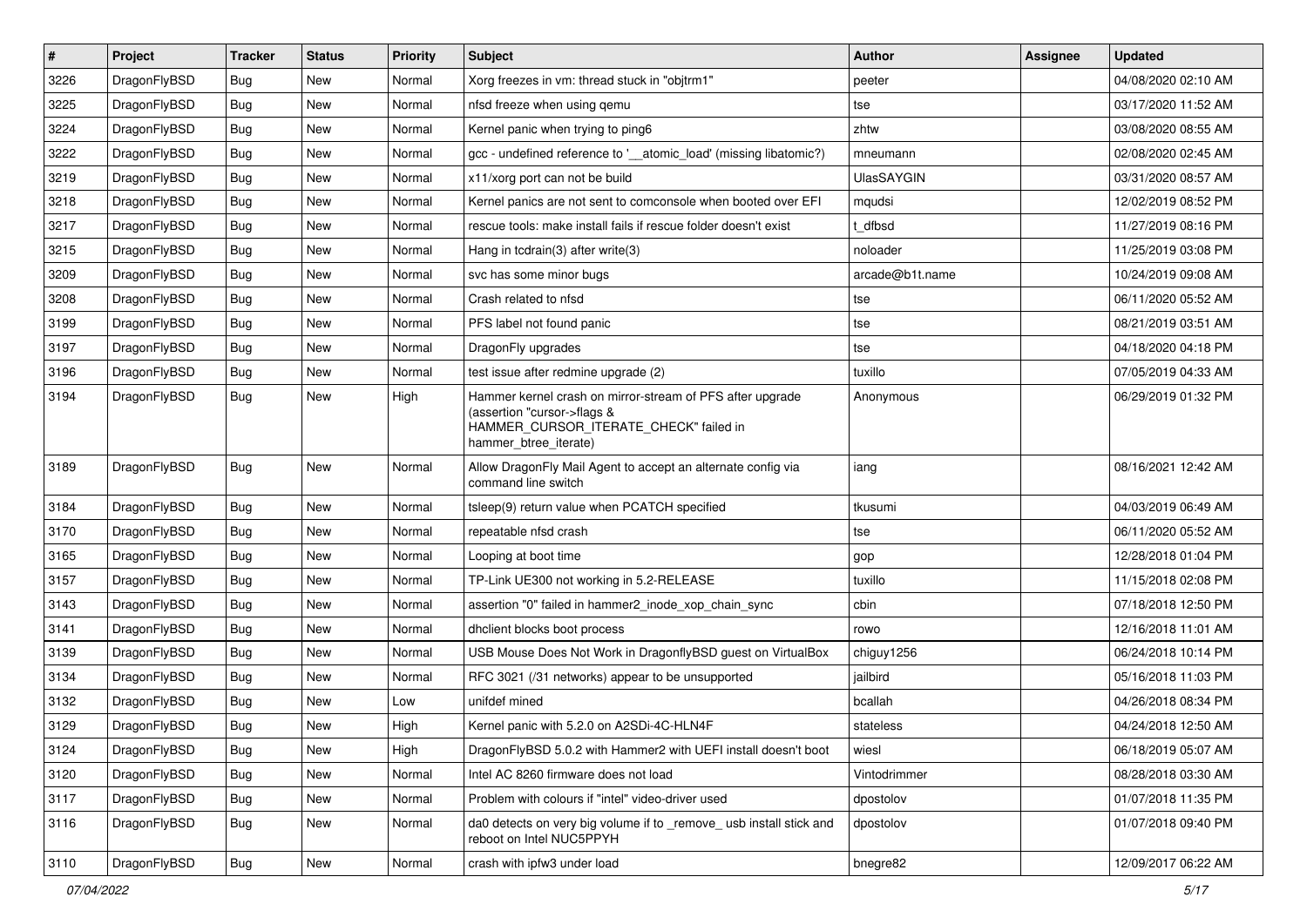| $\vert$ # | Project      | <b>Tracker</b> | <b>Status</b> | <b>Priority</b> | Subject                                                                                                   | Author                 | Assignee | <b>Updated</b>      |
|-----------|--------------|----------------|---------------|-----------------|-----------------------------------------------------------------------------------------------------------|------------------------|----------|---------------------|
| 3107      | DragonFlyBSD | <b>Bug</b>     | <b>New</b>    | Low             | ACPI interrupt storm when loading i915 on Lenovo T460                                                     | oyvinht                |          | 07/15/2020 07:01 AM |
| 3101      | DragonFlyBSD | <b>Bug</b>     | <b>New</b>    | Low             | PFI CGI install not working in dragonflybsd 5.0.1 USB install                                             | bnegre82               |          | 05/11/2021 04:14 AM |
| 3076      | DragonFlyBSD | Bug            | <b>New</b>    | Normal          | sys/dev/netif/ig_hal/e1000_ich8lan.c:1594: sanity checking mixup?                                         | dcb                    |          | 10/11/2017 01:58 AM |
| 3052      | DragonFlyBSD | Bug            | <b>New</b>    | Normal          | panic DragonFly v4.8.1-RELEASE by mounting a malformed NTFS<br>image [64.000]                             | open.source@ribose.com |          | 08/14/2017 03:22 AM |
| 3051      | DragonFlyBSD | <b>Bug</b>     | New           | Normal          | panic DragonFly v4.8.1-RELEASE by mounting a malformed NTFS<br>image [12.000]                             | open.source@ribose.com |          | 08/14/2017 03:20 AM |
| 3049      | DragonFlyBSD | Bug            | New           | Normal          | panic DragonFly v4.8.1-RELEASE by mounting a malformed<br>msdosfs image [12.128]                          | open.source@ribose.com |          | 08/14/2017 02:53 AM |
| 3047      | DragonFlyBSD | Bug            | <b>New</b>    | Normal          | HAMMER critical write error                                                                               | samuel                 |          | 06/19/2019 09:50 AM |
| 3036      | DragonFlyBSD | <b>Bug</b>     | <b>New</b>    | Normal          | panic in icmp redirect start() ASSERT IN NETISR(0)                                                        | tautolog               |          | 05/11/2017 07:27 PM |
| 3035      | DragonFlyBSD | Bug            | New           | Normal          | panic: assertion "cpu $>= 0$ && cpu < ncpus" failed in netisr cpuport<br>at /usr/src/sys/net/netisr2.h:87 | masu                   |          | 05/11/2017 01:24 AM |
| 3029      | DragonFlyBSD | Bug            | <b>New</b>    | Normal          | Running DflyBSD 4.8 on FreeBSD bhyve as a guest                                                           | iron                   |          | 05/13/2022 04:33 AM |
| 3025      | DragonFlyBSD | Bug            | <b>New</b>    | Normal          | sys/dev/powermng/powernow/powernow.c:284: bad comparison?                                                 | dcb                    |          | 09/23/2017 07:45 AM |
| 3024      | DragonFlyBSD | Bug            | <b>New</b>    | Low             | sys/dev/netif/wi/if_wi.c:1090]: (style) Redundant condition                                               | dcb                    |          | 04/11/2017 11:56 AM |
| 3022      | DragonFlyBSD | Bug            | <b>New</b>    | Normal          | sys/dev/netif/ath/ath/if_ath.c:2142: strange bitmask?                                                     | dcb                    |          | 04/11/2017 11:49 AM |
| 3018      | DragonFlyBSD | Bug            | <b>New</b>    | Normal          | sys/bus/u4b/wlan/if run.c:5464]: (style) Redundant condition                                              | dcb                    |          | 04/11/2017 11:26 AM |
| 3006      | DragonFlyBSD | <b>Bug</b>     | <b>New</b>    | Normal          | boot0cfg: panic in kern_udev.c in function _udev_dict_set_cstr when<br>installing in VirtualBox           | MichiGreat             |          | 04/01/2017 02:22 PM |
| 2994      | DragonFlyBSD | Bug            | <b>New</b>    | Normal          | Intermittent boot hangs after git: hammer - HAMMER Version 7                                              | davshao                |          | 03/30/2017 02:06 PM |
| 2972      | DragonFlyBSD | <b>Bug</b>     | New           | Normal          | ipfw3 "deny to me" does not work correctly                                                                | mneumann               |          | 12/27/2016 12:11 PM |
| 2970      | DragonFlyBSD | Bug            | <b>New</b>    | Normal          | kernel 4.7: "Is -I" causes panic on UDF filesystem: "bgetvp -<br>overlapping buffer"                      | peeter                 |          | 12/21/2016 02:46 AM |
| 2936      | DragonFlyBSD | <b>Bug</b>     | <b>New</b>    | Normal          | loader.efi crashes while loading kernel                                                                   | spaceille              |          | 08/20/2016 06:17 AM |
| 2931      | DragonFlyBSD | Bug            | <b>New</b>    | Low             | 'gdb' of 'vkernel' unable to print backtrace                                                              | tofergus               |          | 07/26/2016 01:51 PM |
| 2930      | DragonFlyBSD | <b>Bug</b>     | <b>New</b>    | High            | 'objcache' causes panic during 'nfs_readdir'                                                              | tofergus               |          | 07/26/2016 01:09 PM |
| 2924      | DragonFlyBSD | Bug            | <b>New</b>    | Normal          | cat -v fails to tag characters in extended table with M- prefix with<br>some locales                      | sevan                  |          | 07/11/2016 07:18 AM |
| 2917      | DragonFlyBSD | Bug            | <b>New</b>    | Normal          | da8: reading primary partition table: error accessing offset<br>000000000000 for 512                      | liweitianux            |          | 05/11/2021 08:43 PM |
| 2915      | DragonFlyBSD | Bug            | New           | High            | Hammer mirror-copy problem                                                                                | t_dfbsd                |          | 08/25/2016 05:28 AM |
| 2898      | DragonFlyBSD | <b>Bug</b>     | New           | Normal          | HAMMER panic                                                                                              | pavalos                |          | 11/03/2018 07:05 AM |
| 2892      | DragonFlyBSD | Bug            | New           | Normal          | swap_pager:indefinite wait bufferf error                                                                  | Ihmwzy                 |          | 02/21/2016 10:32 PM |
| 2891      | DragonFlyBSD | Bug            | New           | Normal          | Kernel panic in IEEE802.11 related code                                                                   | shamaz                 |          | 05/29/2016 05:49 PM |
| 2890      | DragonFlyBSD | <b>Bug</b>     | New           | Normal          | not able to boot usb installer on Toshiba Chromebook 2                                                    | johnnywhishbone        |          | 02/22/2016 03:42 AM |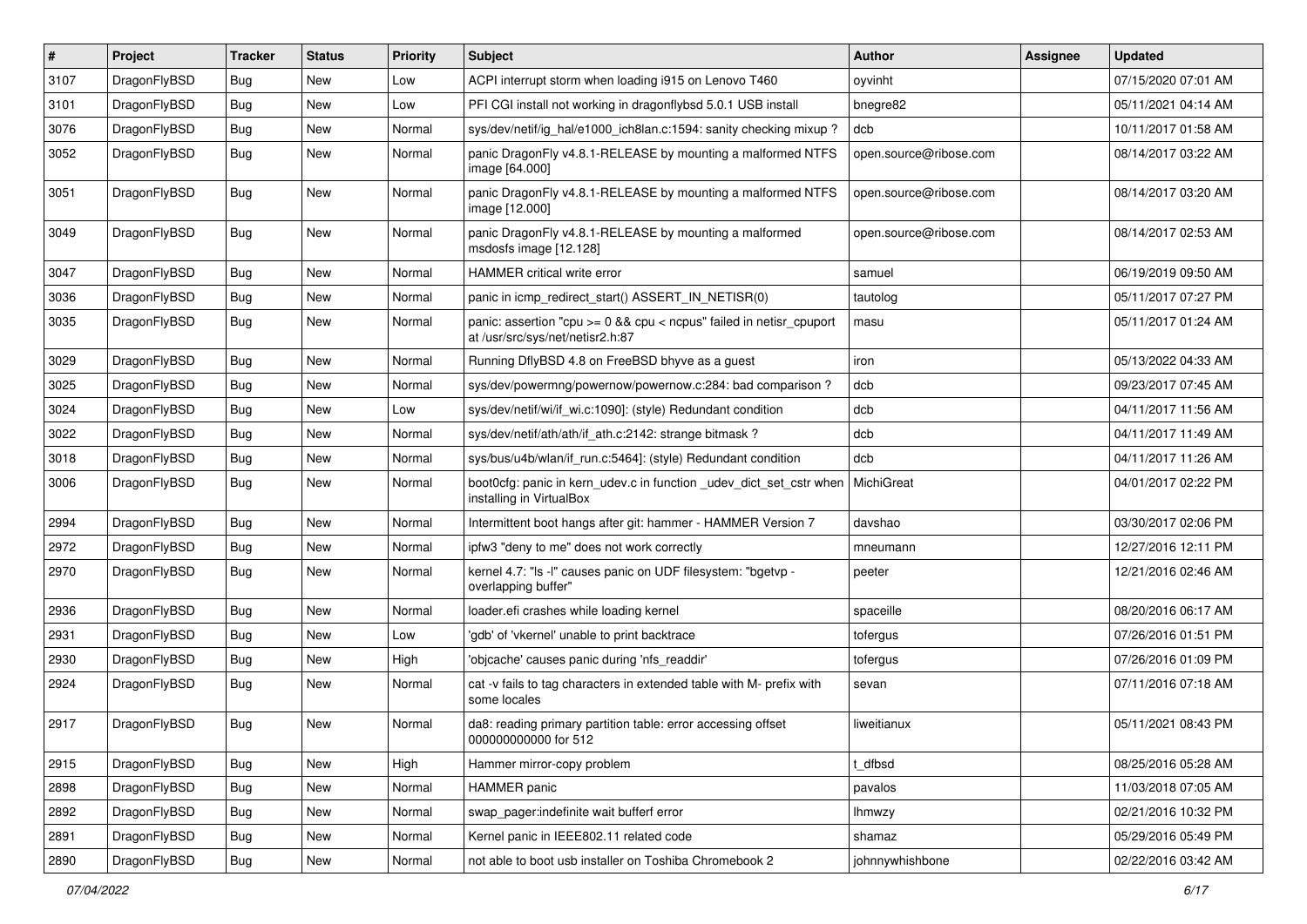| $\pmb{\#}$ | Project      | <b>Tracker</b> | <b>Status</b> | <b>Priority</b> | Subject                                                                                                              | Author           | Assignee | <b>Updated</b>      |
|------------|--------------|----------------|---------------|-----------------|----------------------------------------------------------------------------------------------------------------------|------------------|----------|---------------------|
| 2887       | DragonFlyBSD | Bug            | New           | Low             | Missing extattr_namespace_to_string and<br>extattr_string_to_namespace functions                                     | rubenk           |          | 02/06/2016 05:09 AM |
| 2886       | DragonFlyBSD | <b>Bug</b>     | <b>New</b>    | Normal          | dragonfly mail agent: sending a testmail causes high system load                                                     | worf             |          | 02/05/2016 05:53 AM |
| 2882       | DragonFlyBSD | Bug            | <b>New</b>    | Low             | bridge sends packets from individual interfaces                                                                      | arcade@b1t.name  |          | 01/09/2016 12:43 PM |
| 2881       | DragonFlyBSD | <b>Bug</b>     | New           | Normal          | Pulseaudio hangs/resets system when starting X11                                                                     | mneumann         |          | 01/09/2016 03:08 AM |
| 2878       | DragonFlyBSD | <b>Bug</b>     | New           | Low             | [fix] CCVER problem when using clang and cpu extensions<br>(intrinsics)                                              | arcade@b1t.name  |          | 06/24/2016 04:25 AM |
| 2877       | DragonFlyBSD | Bug            | New           | Low             | sed fails when working with UTF-8 locale and non-UTF symbols                                                         | arcade@b1t.name  |          | 12/30/2015 11:20 AM |
| 2874       | DragonFlyBSD | Bug            | New           | Normal          | make world DESTDIR=/emptydir fails                                                                                   | pascii           |          | 12/25/2015 07:04 AM |
| 2863       | DragonFlyBSD | Bug            | <b>New</b>    | Normal          | HAMMER synch tid is zero                                                                                             | shamaz           |          | 12/12/2015 11:24 PM |
| 2859       | DragonFlyBSD | <b>Bug</b>     | New           | Low             | Installer configuration menu always highlights "Select timezone", no<br>matter which step was last completed.        | cgag             |          | 12/02/2015 01:54 PM |
| 2858       | DragonFlyBSD | Bug            | New           | Low             | Installer "Local or UTC" question should have "No" selected by<br>default.                                           | cgag             |          | 12/02/2015 01:18 PM |
| 2857       | DragonFlyBSD | Bug            | New           | Normal          | hammer stalls via bitcoin-qt                                                                                         | tkusumi          |          | 11/30/2015 06:52 AM |
| 2852       | DragonFlyBSD | Bug            | New           | Normal          | Hammer File System - hangs on undo during system boot / mount -<br>will not recover on DragonFlyBSD newer than 3.6.0 | abale            |          | 05/11/2021 04:07 AM |
| 2840       | DragonFlyBSD | Bug            | <b>New</b>    | Normal          | wrong voltage is reported                                                                                            | yellowrabbit2010 |          | 09/11/2015 06:09 PM |
| 2835       | DragonFlyBSD | <b>Bug</b>     | New           | Normal          | /usr/include/c++/5.0/bits/c++locale.h likes<br>POSIX C_SOURCE>=200809                                                | davshao          |          | 11/18/2015 03:40 AM |
| 2820       | DragonFlyBSD | <b>Bug</b>     | <b>New</b>    | Normal          | TP-Link USB Wi-Fi adapter cannot be reattached to the system                                                         | shamaz           |          | 05/22/2015 09:45 PM |
| 2816       | DragonFlyBSD | Bug            | New           | Normal          | A multitasking process being debugged can get stuck                                                                  | phma             |          | 05/19/2015 03:57 AM |
| 2812       | DragonFlyBSD | Bug            | <b>New</b>    | Normal          | Panic on Intel DE3815TYKHE                                                                                           | tmorp            |          | 05/14/2015 03:14 PM |
| 2809       | DragonFlyBSD | <b>Bug</b>     | New           | Normal          | hammer mirror-stream                                                                                                 | masu             |          | 04/10/2015 12:33 AM |
| 2808       | DragonFlyBSD | Bug            | New           | Normal          | X freeze by switching between X and VT - results in black screen                                                     | lukesky333       |          | 05/11/2021 03:55 AM |
| 2806       | DragonFlyBSD | Bug            | <b>New</b>    | Normal          | failed to configure a link-local address on ath0 (errno = 22)                                                        | Chingyuan        |          | 05/25/2021 01:00 AM |
| 2803       | DragonFlyBSD | <b>Bug</b>     | <b>New</b>    | Normal          | HAMMER: Warning: UNDO area too small!                                                                                | ftigeot          |          | 03/11/2015 03:42 PM |
| 2802       | DragonFlyBSD | Bug            | New           | Normal          | USB Wifi urtwn0 crash from cd boot                                                                                   | opvalues         |          | 03/10/2015 01:07 AM |
| 2799       | DragonFlyBSD | <b>Bug</b>     | New           | Normal          | Fatal trap 12 caused by moused(8) -p /dev/cual0                                                                      | opvalues         |          | 03/04/2015 11:01 PM |
| 2788       | DragonFlyBSD | Bug            | New           | Normal          | ioctl GSLICEINFO: Not working for vnode slice                                                                        | mneumann         |          | 02/12/2015 07:49 AM |
| 2738       | DragonFlyBSD | Bug            | New           | Normal          | Hammer: Strange behavior when trying to recover old version of<br>moved file                                         | roland           |          | 11/20/2014 08:02 AM |
| 2736       | DragonFlyBSD | <b>Bug</b>     | New           | High            | kernel panics on acpi_timer_probe function                                                                           | cnb              |          | 05/11/2021 03:55 AM |
| 2735       | DragonFlyBSD | Bug            | New           | Urgent          | iwn panics SYSSASSERT                                                                                                | cnb              |          | 05/11/2021 03:55 AM |
| 2712       | DragonFlyBSD | <b>Bug</b>     | New           | Normal          | connect(2) returns EINVAL when retrying after ECONNREFUSED                                                           | jorisgio         |          | 08/14/2014 05:31 PM |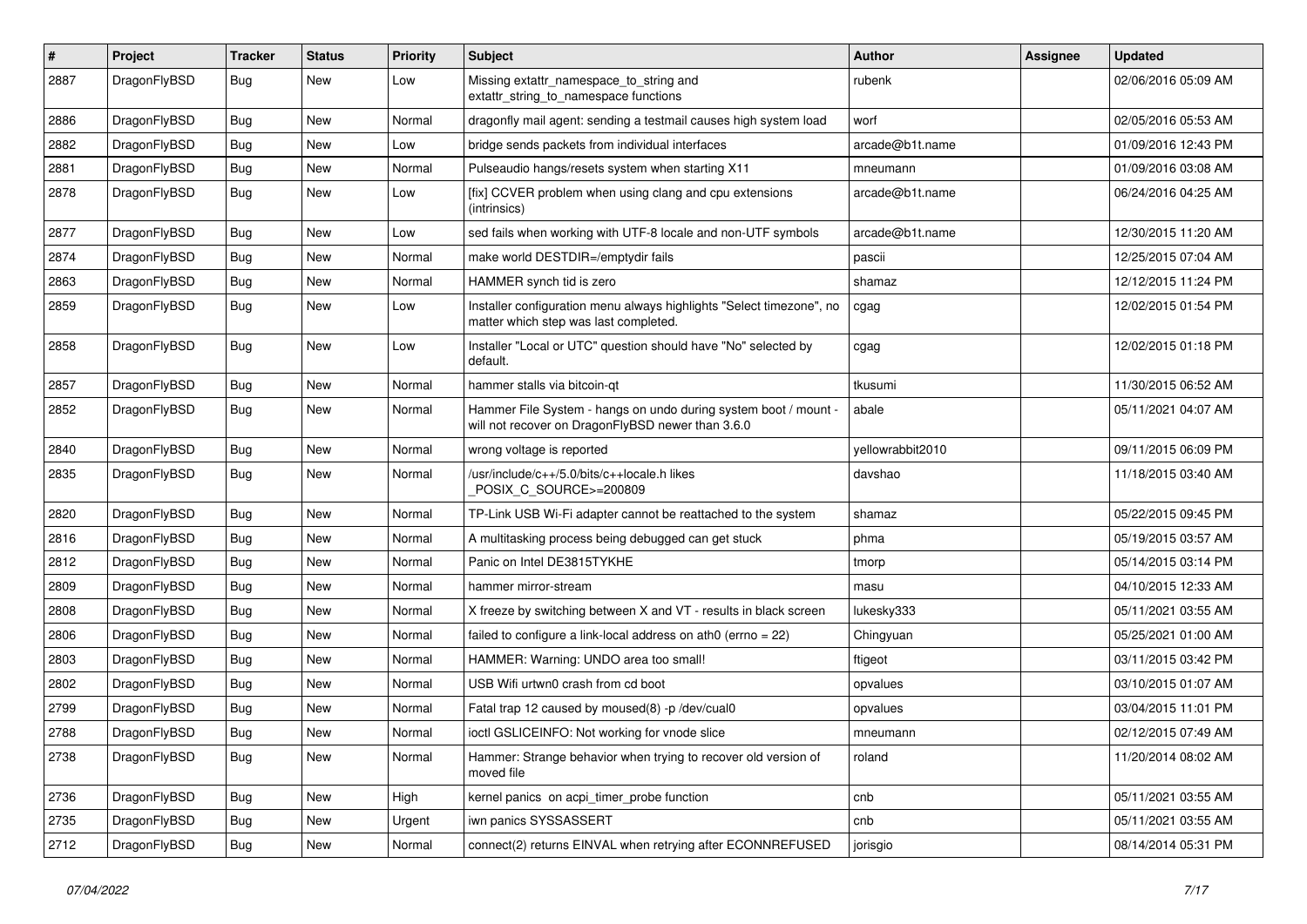| $\sharp$ | Project      | <b>Tracker</b> | <b>Status</b> | <b>Priority</b> | Subject                                                                                                  | <b>Author</b>     | Assignee | <b>Updated</b>      |
|----------|--------------|----------------|---------------|-----------------|----------------------------------------------------------------------------------------------------------|-------------------|----------|---------------------|
| 2708     | DragonFlyBSD | <b>Bug</b>     | New           | Normal          | unable to send TCP nor UDP on age(4) interface                                                           | dermiste          |          | 05/11/2021 03:54 AM |
| 2688     | DragonFlyBSD | Bug            | New           | Normal          | 67613368bdda7 Fix wrong checks for U4B presence Asrock Z77M<br>difficulty detecting USB keyboard         | davshao           |          | 06/28/2014 07:08 PM |
| 2687     | DragonFlyBSD | Bug            | New           | Normal          | natacontrol software RAID in installer                                                                   | csmelosky         |          | 06/22/2014 12:03 PM |
| 2680     | DragonFlyBSD | Bug            | <b>New</b>    | Low             | boot0cfg update makes box unbootable                                                                     | herrgard          |          | 06/10/2014 06:02 AM |
| 2675     | DragonFlyBSD | <b>Bug</b>     | New           | Low             | Ultimate N WiFi Link 5300 get iwn_intr: fatal firmware error on 5GHz                                     | revuwa            |          | 05/11/2021 04:07 AM |
| 2674     | DragonFlyBSD | Bug            | New           | Normal          | <b>GPT Support</b>                                                                                       | ftigeot           |          | 12/28/2015 02:54 PM |
| 2657     | DragonFlyBSD | <b>Bug</b>     | New           | High            | Needs acl to migrate our servers                                                                         | ferney            |          | 03/31/2014 11:37 AM |
| 2652     | DragonFlyBSD | <b>Bug</b>     | New           | Normal          | 189a0ff3761b47  ix: Implement MSI-X support locks up Lenovo<br>S10 Intel Atom n270                       | davshao           |          | 05/14/2014 01:55 AM |
| 2647     | DragonFlyBSD | Bug            | <b>New</b>    | Normal          | HAMMER panic on 3.6.0                                                                                    | tuxillo           |          | 05/11/2021 03:54 AM |
| 2645     | DragonFlyBSD | <b>Bug</b>     | <b>New</b>    | Normal          | panic with dsched fq and ioprio                                                                          | jyoung15          |          | 02/20/2014 07:29 AM |
| 2641     | DragonFlyBSD | Bug            | New           | Normal          | Panic when loading natapci as module                                                                     | tuxillo           |          | 05/11/2021 03:54 AM |
| 2630     | DragonFlyBSD | <b>Bug</b>     | New           | Normal          | Bring in latest iconv fixes from FreeBSD10 as well as csmapper<br>updates                                | tuxillo           |          | 05/11/2021 03:54 AM |
| 2629     | DragonFlyBSD | Bug            | <b>New</b>    | Normal          | Replace gcc44 with llvm34, clang34, and libc++                                                           | tuxillo           |          | 06/02/2014 02:30 PM |
| 2626     | DragonFlyBSD | <b>Bug</b>     | New           | Normal          | iwn driver drops with error: "firmware error 'iwn intr: fatal firmware<br>error"                         | rodyaj            |          | 01/09/2014 05:50 AM |
| 2622     | DragonFlyBSD | <b>Bug</b>     | <b>New</b>    | Normal          | VAIO FIT15E fn keys support                                                                              | nonsolosoft       |          | 12/31/2013 01:31 AM |
| 2621     | DragonFlyBSD | <b>Bug</b>     | New           | Normal          | core dump using cdrom                                                                                    | nonsolosoft       |          | 12/27/2013 12:43 AM |
| 2620     | DragonFlyBSD | Bug            | <b>New</b>    | Normal          | moused problem                                                                                           | FilippoMo         |          | 12/20/2013 10:32 AM |
| 2619     | DragonFlyBSD | <b>Bug</b>     | New           | Normal          | DragonFly 3.6 can't be installed on a 6TB volume                                                         | ftigeot           |          | 02/23/2014 11:55 PM |
| 2618     | DragonFlyBSD | Bug            | New           | Normal          | mouse problem on RELEASE-3_6_0                                                                           | FilippoMo         |          | 12/20/2013 03:26 AM |
| 2611     | DragonFlyBSD | <b>Bug</b>     | <b>New</b>    | Normal          | Change in IP address results in network not working                                                      | phma              |          | 12/05/2013 07:55 PM |
| 2609     | DragonFlyBSD | <b>Bug</b>     | New           | Normal          | master: panic: assertion<br>"LWKT_TOKEN_HELD_ANY(vm_object_token(object))" failed in<br>swp_pager_lookup | thomas.nikolajsen |          | 11/28/2013 11:36 AM |
| 2604     | DragonFlyBSD | Bug            | New           | Normal          | dell laptop does not boot with LATEST                                                                    | isenmann          |          | 11/20/2013 02:07 AM |
| 2598     | DragonFlyBSD | Bug            | <b>New</b>    | Normal          | i386 via USB Booting                                                                                     | mbzadegan         |          | 10/21/2013 02:28 AM |
| 2595     | DragonFlyBSD | Bug            | <b>New</b>    | Normal          | DragonFly 3.4.3 crashes on SUN Blade X6250 with Qlogic ISP 2432 Turvamies<br>FC card                     |                   |          | 10/07/2013 11:53 AM |
| 2587     | DragonFlyBSD | <b>Bug</b>     | New           | Normal          | SATA DVD writer not detected by DragonFly                                                                | srussell          |          | 09/04/2020 08:55 AM |
| 2586     | DragonFlyBSD | Bug            | New           | Normal          | pf: "modulate" state seems problematic                                                                   | srussell          |          | 09/25/2013 07:36 PM |
| 2569     | DragonFlyBSD | <b>Bug</b>     | <b>New</b>    | Normal          | ctime NFS                                                                                                | ferney            |          | 08/11/2013 04:35 AM |
| 2568     | DragonFlyBSD | <b>Bug</b>     | New           | Normal          | AHCI panic                                                                                               | josepht           |          | 06/07/2013 05:52 PM |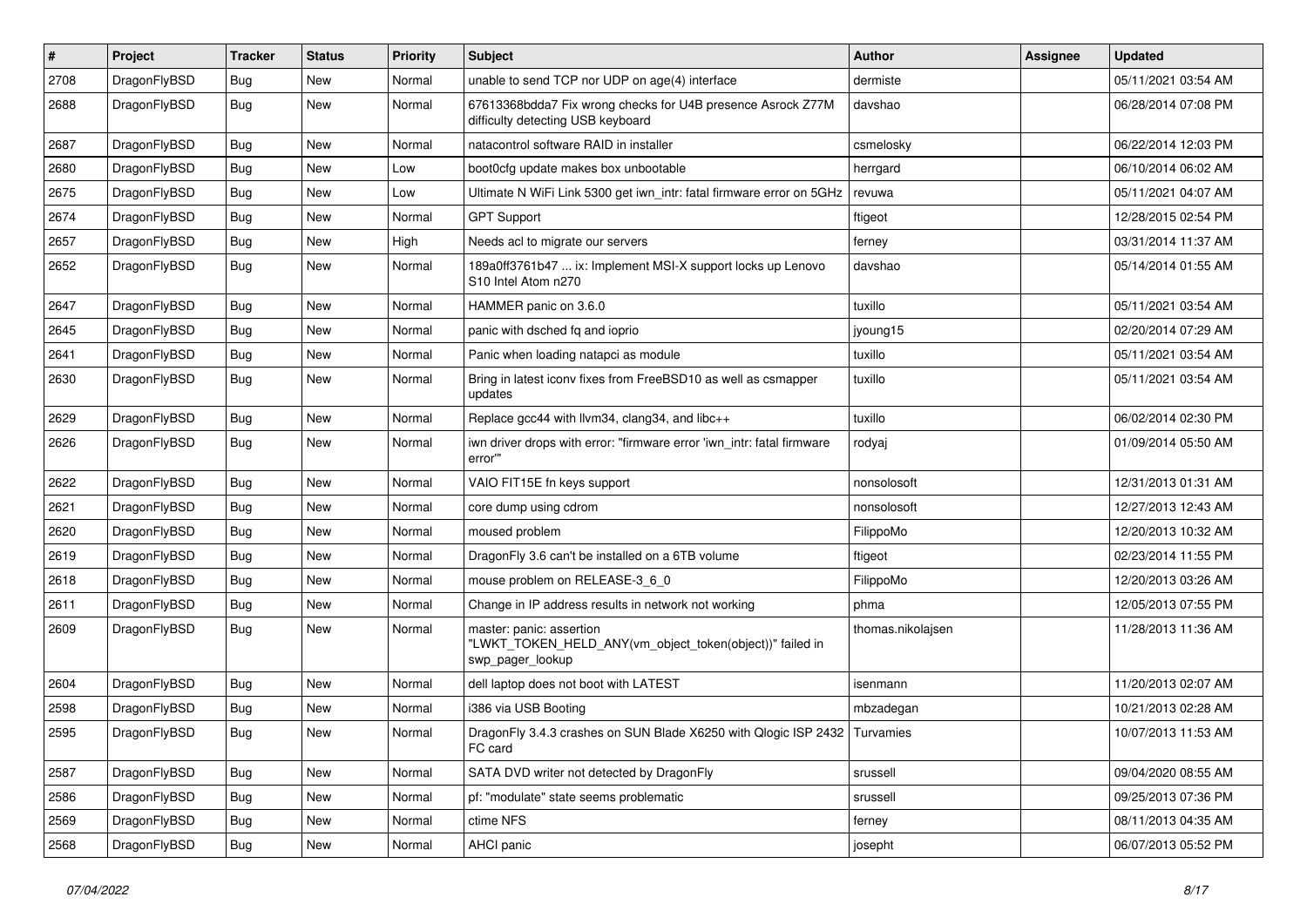| $\vert$ # | Project      | <b>Tracker</b> | <b>Status</b> | <b>Priority</b> | Subject                                                                                                                      | <b>Author</b>     | Assignee | <b>Updated</b>      |
|-----------|--------------|----------------|---------------|-----------------|------------------------------------------------------------------------------------------------------------------------------|-------------------|----------|---------------------|
| 2565      | DragonFlyBSD | Bug            | New           | Normal          | "ifconfig ix0 up" panic                                                                                                      | Itpig402a         |          | 06/03/2013 05:46 AM |
| 2557      | DragonFlyBSD | Bug            | New           | Normal          | stock 3.4.1 kernel halts during booting if dm and dm_target_crypt<br>are loaded and RAID controller is present               | phma              |          | 05/12/2013 10:38 PM |
| 2552      | DragonFlyBSD | Bug            | New           | Low             | hammer recovery should indicate progress                                                                                     | phma              |          | 05/03/2013 12:13 AM |
| 2547      | DragonFlyBSD | Bug            | <b>New</b>    | High            | crashed while doing a dry run of pkg_rolling-replace                                                                         | phma              |          | 04/18/2013 10:40 PM |
| 2544      | DragonFlyBSD | Bug            | New           | Normal          | live DVD system boot (menu option 1) caused db> prompt on<br>PE1950                                                          | estrabd           |          | 05/11/2021 03:54 AM |
| 2535      | DragonFlyBSD | Bug            | <b>New</b>    | Normal          | Imap processes apparentlt blocked on disk I/O                                                                                | ftigeot           |          | 04/02/2013 09:31 AM |
| 2531      | DragonFlyBSD | Bug            | <b>New</b>    | Normal          | camcontrol fails to disable APM                                                                                              | m.lombardi85      |          | 03/23/2013 12:28 PM |
| 2529      | DragonFlyBSD | Bug            | New           | Low             | Sundance network adapter is not detected and attached                                                                        | kworr             |          | 03/25/2013 02:29 AM |
| 2526      | DragonFlyBSD | Bug            | <b>New</b>    | Normal          | hammer cleanup doesn't run on first day of DST                                                                               | pavalos           |          | 10/18/2016 05:28 PM |
| 2520      | DragonFlyBSD | Bug            | <b>New</b>    | Normal          | panic: assertion "IS_SERIALIZED((ifp->if_serializer))" failed in<br>if default serialize assert at /usr/src/sys/net/if.c:437 | ano               |          | 03/09/2013 12:14 AM |
| 2509      | DragonFlyBSD | Bug            | New           | Normal          | Redefinition of DIRBLKSIZ in restore(8)                                                                                      | swildner          |          | 06/04/2022 04:40 AM |
| 2498      | DragonFlyBSD | Bug            | New           | Normal          | DFBSD v3.2.2-RELEASE - LIST_FIRST(&bp->b_dep) == NULL"<br>failed in vfs vmio release                                         | tuxillo           |          | 05/31/2022 04:09 PM |
| 2495      | DragonFlyBSD | Bug            | <b>New</b>    | High            | DFBSD v3.3.0.960.g553fe7 - ocnt != 0" failed in<br>prop_object_release                                                       | tuxillo           |          | 05/31/2022 04:08 PM |
| 2493      | DragonFlyBSD | Bug            | <b>New</b>    | Normal          | vidcontrol: invalid video mode name                                                                                          | Svarov            |          | 01/24/2013 09:55 AM |
| 2490      | DragonFlyBSD | Bug            | New           | Normal          | nmalloc should color addresses to avoid cache bank conflictsw                                                                | vsrinivas         |          | 06/10/2014 05:51 AM |
| 2489      | DragonFlyBSD | Bug            | New           | Normal          | nmalloc doesn't cache VA for allocations > 8KB                                                                               | vsrinivas         |          | 06/10/2014 05:51 AM |
| 2473      | DragonFlyBSD | Bug            | New           | Normal          | Kernel crash when trying to up the wpi0 device (Dfly<br>v3.3.0.758.g47388-DEVELOPMENT)                                       | tomaz             |          | 02/24/2014 08:50 AM |
| 2453      | DragonFlyBSD | Bug            | <b>New</b>    | Normal          | panic: assertion "gd->gd_spinlocks == $0$ " failed                                                                           | Johannes.Hofmann  |          | 11/12/2012 12:54 PM |
| 2444      | DragonFlyBSD | Bug            | <b>New</b>    | Normal          | Crash during Hammer overnight cleanup                                                                                        | justin            |          | 11/04/2012 07:58 AM |
| 2436      | DragonFlyBSD | Bug            | New           | Normal          | panic: assertion "lp->lwp_qcpu == dd->cpuid" failed in<br>dfly_acquire_curproc                                               | thomas.nikolajsen |          | 01/23/2013 11:07 AM |
| 2434      | DragonFlyBSD | Bug            | <b>New</b>    | Normal          | BTX Halted - Boot fails on USB/GUI                                                                                           | lucmv             |          | 10/17/2012 08:12 PM |
| 2430      | DragonFlyBSD | Bug            | <b>New</b>    | Normal          | Alternate Password Hash method                                                                                               | robin.carey1      |          | 10/07/2012 06:28 AM |
| 2423      | DragonFlyBSD | Bug            | New           | Urgent          | After multiple panics/locks, hitting KKASSERT in<br>hammer_init_cursor                                                       | rumcic            |          | 09/18/2012 02:28 AM |
| 2421      | DragonFlyBSD | <b>Bug</b>     | <b>New</b>    | High            | Kernel panic: vm_fault: page 0xc0f70000 not busy!                                                                            | lentferj          |          | 10/03/2012 08:16 AM |
| 2412      | DragonFlyBSD | <b>Bug</b>     | New           | Normal          | wlan0 fails to get address via dhclient                                                                                      | nonsolosoft       |          | 08/30/2012 05:55 AM |
| 2403      | DragonFlyBSD | Bug            | New           | Low             | newfs -E doesn't handle /dev/serno device names properly                                                                     | ftigeot           |          | 08/17/2012 05:07 AM |
| 2389      | DragonFlyBSD | Bug            | New           | Normal          | computer crashed while listing processes                                                                                     | phma              |          | 06/18/2012 02:49 PM |
| 2387      | DragonFlyBSD | <b>Bug</b>     | New           | Normal          | hammer ignores -t during dedup                                                                                               | phma              |          | 06/17/2012 12:30 PM |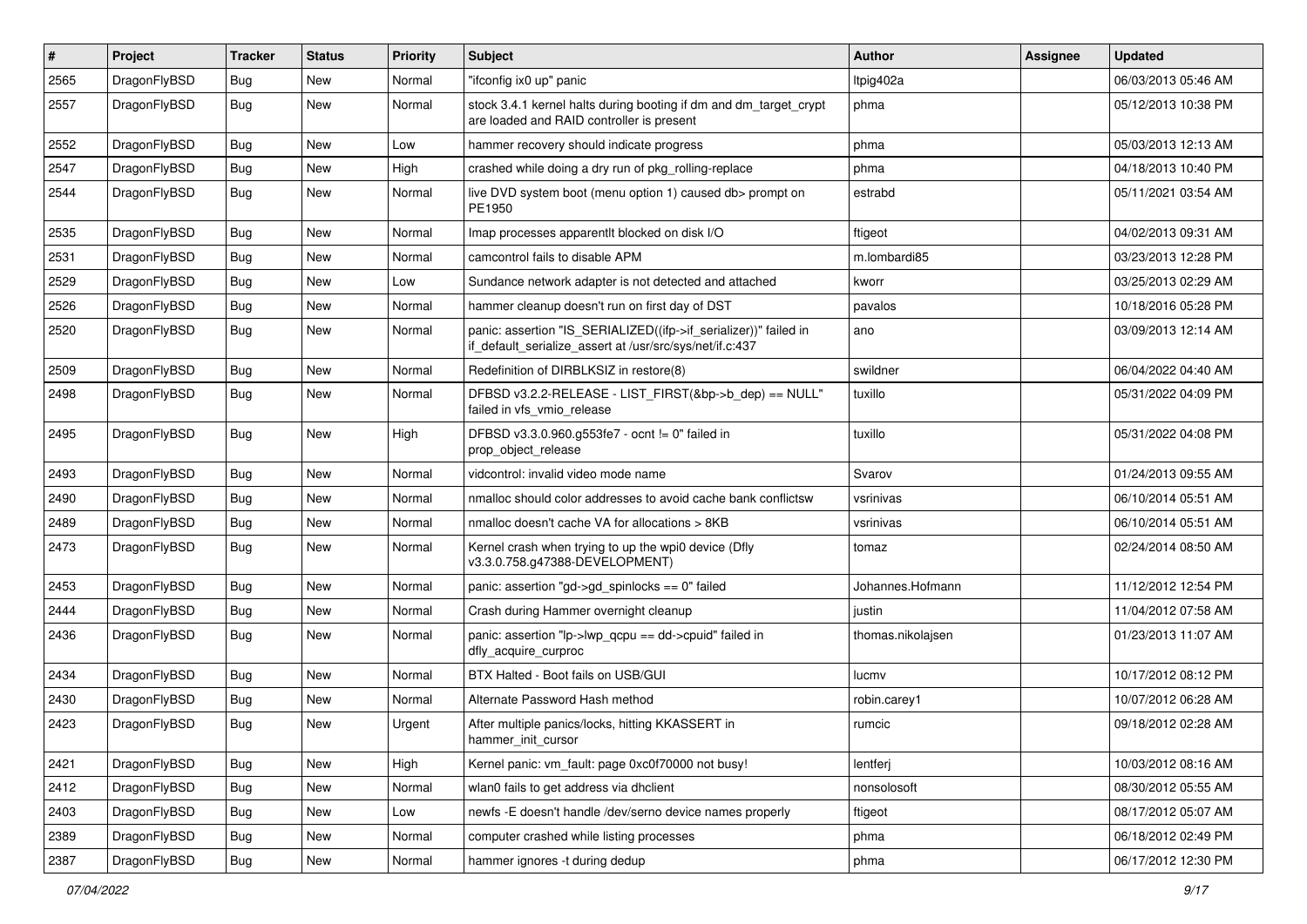| $\pmb{\#}$ | Project      | <b>Tracker</b> | <b>Status</b> | <b>Priority</b> | Subject                                                                                                    | <b>Author</b> | Assignee | <b>Updated</b>      |
|------------|--------------|----------------|---------------|-----------------|------------------------------------------------------------------------------------------------------------|---------------|----------|---------------------|
| 2371       | DragonFlyBSD | Bug            | New           | Normal          | Timezone problem with America/Sao_Paulo                                                                    | raitech       |          | 05/17/2012 01:42 PM |
| 2369       | DragonFlyBSD | <b>Bug</b>     | New           | Normal          | panic: Bad link elm 0xffffffe07edf6068 next->prev != elm                                                   | jaydg         |          | 08/15/2012 03:04 AM |
| 2331       | DragonFlyBSD | Bug            | New           | Normal          | reading mouse mode from unopen file descriptor hangs mouse<br>driver                                       | phma          |          | 03/14/2012 09:43 AM |
| 2329       | DragonFlyBSD | Bug            | <b>New</b>    | Normal          | ibm x3550 & acpi                                                                                           | ano           |          | 06/03/2014 11:37 AM |
| 2324       | DragonFlyBSD | Bug            | New           | Normal          | natacotrol support > 2TB not working even after the ftigeot patch                                          | zenny         |          | 03/03/2012 01:00 AM |
| 2319       | DragonFlyBSD | <b>Bug</b>     | New           | Normal          | crypt/passwd forward compat                                                                                | c.turner1     |          | 02/28/2012 12:39 PM |
| 2316       | DragonFlyBSD | Bug            | New           | Normal          | Ungraceful invalid password handling for adding a new user in the<br>installer                             | rune          |          | 04/27/2012 11:23 PM |
| 2311       | DragonFlyBSD | Bug            | New           | Normal          | Xorg crash having something to do with drm                                                                 | phma          |          | 02/22/2012 09:59 AM |
| 2308       | DragonFlyBSD | Bug            | <b>New</b>    | Normal          | System freeze when unloading snd_hda                                                                       | jaydg         |          | 02/19/2012 07:15 AM |
| 2306       | DragonFlyBSD | Bug            | <b>New</b>    | Normal          | a crash starts the kernel debugger in text mode, but just reboots in $X \mid p$ hma                        |               |          | 02/11/2012 08:02 PM |
| 2297       | DragonFlyBSD | <b>Bug</b>     | <b>New</b>    | Normal          | strange NFS (client) error messages / problems                                                             | Anonymous     |          | 02/19/2012 02:59 PM |
| 2292       | DragonFlyBSD | Bug            | New           | Normal          | re interface with jumbo frames (mtu larger than 1500) hangs after<br>some traffic                          | Anonymous     |          | 01/31/2012 12:11 AM |
| 2287       | DragonFlyBSD | Bug            | New           | Normal          | HAMMER(ROOT) Illegal UNDO TAIL signature at<br>300000001967c000                                            | y0n3t4n1      |          | 11/07/2018 01:22 AM |
| 2283       | DragonFlyBSD | Bug            | New           | Normal          | DFBSD DragonFly v2.13.0.957.g4f459 - pmap_release: page<br>should already be gone 0xc27120bc               | tuxillo       |          | 01/23/2012 03:03 AM |
| 2254       | DragonFlyBSD | Bug            | <b>New</b>    | Normal          | panic: assertion "ref < &td->td_toks_end" failed in lwkt_gettoken at<br>/usr/src/sys/kern/lwkt_token.c:588 | eocallaghan   |          | 12/05/2011 10:21 PM |
| 2250       | DragonFlyBSD | <b>Bug</b>     | <b>New</b>    | Normal          | Kernel panic                                                                                               | adamk         |          | 11/23/2018 01:10 AM |
| 2248       | DragonFlyBSD | Bug            | New           | Normal          | sysctl panic                                                                                               | pavalos       |          | 11/23/2011 06:23 PM |
| 2245       | DragonFlyBSD | Bug            | New           | Normal          | panic: assertion "ref < &td->td_toks_end" failed in lwkt_gettoken at<br>/usr/src/sys/kern/lwkt_token.c:588 | juanfra684    |          | 11/22/2011 07:41 PM |
| 2224       | DragonFlyBSD | Bug            | <b>New</b>    | Normal          | v2.13.0.291.gaa7ec - Panic on fq while installing world                                                    | tuxillo       |          | 11/18/2011 01:40 AM |
| 2210       | DragonFlyBSD | Bug            | New           | Normal          | Bugtracker cannot assign default project for new users                                                     | ahuete.devel  |          | 11/17/2011 11:30 AM |
| 2199       | DragonFlyBSD | Bug            | <b>New</b>    | Normal          | screen segfaults if utmpx isn't present                                                                    | pavalos       |          | 11/15/2011 10:52 PM |
| 2182       | DragonFlyBSD | Bug            | New           | Normal          | if_msk PHY FIFO underrun/overflow                                                                          | nonsolosoft   |          | 09/03/2012 06:39 AM |
| 2171       | DragonFlyBSD | <b>Bug</b>     | New           | Normal          | DFBSD v2.13.0.151.gdc8442 - panic: assertion "(*ptep &<br>$(PG_MANAGED PG_V)) == PG_V"$                    | tuxillo       |          | 11/04/2011 05:06 PM |
| 2167       | DragonFlyBSD | Bug            | New           | Normal          | shutdown/reboot fails after uptime msg                                                                     | marino        |          | 11/28/2011 03:01 AM |
| 2166       | DragonFlyBSD | <b>Bug</b>     | New           | Normal          | DFBSD v2.13.0.109.g05b9d - Strange lockups                                                                 | tuxillo       |          | 10/29/2011 11:20 AM |
| 2164       | DragonFlyBSD | Bug            | New           | Normal          | panic on reboot from usb.                                                                                  | eocallaghan   |          | 10/27/2011 09:29 AM |
| 2161       | DragonFlyBSD | Bug            | New           | Normal          | Outdated xorg.conf file gets installed into etc and screws up mouse                                        | eocallaghan   |          | 10/27/2011 01:51 PM |
| 2158       | DragonFlyBSD | <b>Bug</b>     | New           | Normal          | iwn panics with assertion on boot.                                                                         | eocallaghan   |          | 10/24/2011 04:13 PM |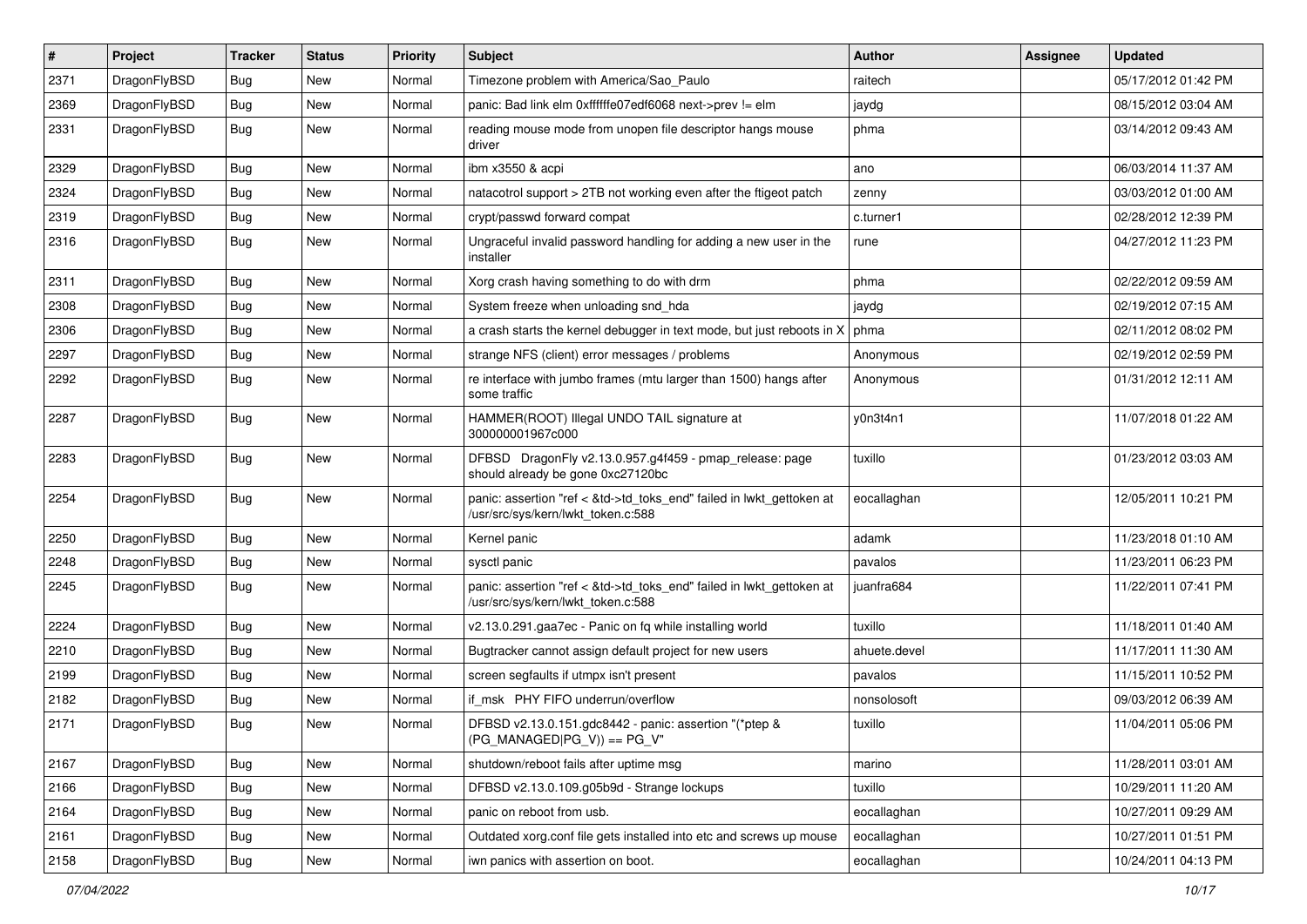| $\pmb{\#}$ | Project      | <b>Tracker</b> | <b>Status</b> | <b>Priority</b> | <b>Subject</b>                                                                                              | <b>Author</b> | <b>Assignee</b> | <b>Updated</b>      |
|------------|--------------|----------------|---------------|-----------------|-------------------------------------------------------------------------------------------------------------|---------------|-----------------|---------------------|
| 2154       | DragonFlyBSD | Bug            | <b>New</b>    | Normal          | vkernel copyout() doesn't return EFAULT on error                                                            | vsrinivas     |                 | 10/20/2011 03:53 AM |
| 2153       | DragonFlyBSD | Bug            | <b>New</b>    | Normal          | Too many unuseful warnings at boot                                                                          | juanfra684    |                 | 10/18/2011 10:16 PM |
| 2141       | DragonFlyBSD | Bug            | New           | Urgent          | loader and/or documentation broken                                                                          | sjg           |                 | 01/20/2012 10:51 AM |
| 2140       | DragonFlyBSD | Bug            | <b>New</b>    | High            | hammer_io_delallocate panic with 'duplicate entry' message                                                  | ttw           |                 | 10/07/2011 12:22 PM |
| 2138       | DragonFlyBSD | Bug            | <b>New</b>    | Normal          | > 100% CPU usage                                                                                            | robin.carey1  |                 | 09/26/2011 12:20 PM |
| 2136       | DragonFlyBSD | Bug            | New           | Normal          | socketpair() doesn't free file descriptors on copyout failure                                               | vsrinivas     |                 | 04/05/2013 09:13 AM |
| 2129       | DragonFlyBSD | Bug            | <b>New</b>    | Normal          | DFBSD v2.11.0.661.gf9438 i386 - panic: lockmgr thrd sleep                                                   | tuxillo       |                 | 09/05/2011 09:49 AM |
| 2125       | DragonFlyBSD | Bug            | New           | Normal          | Weird garbage in dmesg                                                                                      | herrgard      |                 | 08/30/2011 08:04 PM |
| 2124       | DragonFlyBSD | Bug            | <b>New</b>    | Normal          | getty repeating too quickly on port /dev/ttyv0                                                              | sgeorge.ml    |                 | 09/01/2011 04:28 AM |
| 2123       | DragonFlyBSD | Bug            | <b>New</b>    | Normal          | hammer is losing files                                                                                      | schmir        |                 | 08/30/2011 07:56 PM |
| 2117       | DragonFlyBSD | Bug            | <b>New</b>    | High            | ACPI and/or bce(4) problem with 2.11.0.673.g0d557 on HP DL380<br>G6                                         | pauska        |                 | 08/22/2011 10:15 AM |
| 2115       | DragonFlyBSD | Bug            | <b>New</b>    | Normal          | [msk] system freeze after receive some paquet                                                               | bsdsx         |                 | 08/22/2011 10:22 AM |
| 2107       | DragonFlyBSD | Bug            | New           | Normal          | 2.10.1 sata dvd drive issue                                                                                 | ausppc        |                 | 07/31/2011 08:41 PM |
| 2104       | DragonFlyBSD | Bug            | <b>New</b>    | Normal          | network configuration seg. fault on install CD                                                              | navratil      |                 | 07/26/2011 07:55 AM |
| 2099       | DragonFlyBSD | Bug            | New           | Normal          | page fault panic in vm system                                                                               | pavalos       |                 | 07/10/2011 08:51 AM |
| 2095       | DragonFlyBSD | Bug            | New           | Low             | Running installer post-install: Unsupported DFUI transport "                                                | greenrd       |                 | 06/26/2011 09:20 AM |
| 2094       | DragonFlyBSD | Bug            | <b>New</b>    | Normal          | Segfault when gdb printing backtrace from core dump                                                         | greenrd       |                 | 06/25/2011 04:14 PM |
| 2085       | DragonFlyBSD | Bug            | New           | Normal          | panic: assertion: (m->flags & PG_MAPPED) == 0 in<br>vm_page_free_toq                                        | vsrinivas     |                 | 06/10/2011 07:48 AM |
| 2084       | DragonFlyBSD | Bug            | <b>New</b>    | Normal          | DFBSD v2.11.0.242.g4d317 - panic: zone: entry not free                                                      | tuxillo       |                 | 07/03/2012 01:23 AM |
| 2082       | DragonFlyBSD | Bug            | New           | Normal          | dfbsd 2.10.1 amd64 - mc port build error with 'bmake bin-install'                                           | sun-doctor    |                 | 05/25/2011 07:18 PM |
| 2080       | DragonFlyBSD | Bug            | <b>New</b>    | Normal          | panic: lockmgr thrd_sleep: called from interrupt, ipi, or hard code<br>section                              | rumcic        |                 | 05/30/2011 05:06 PM |
| 2078       | DragonFlyBSD | Bug            | New           | Normal          | DFBSD i386 v2.11.0.201.g3ed2f - Panic during installworld into a<br>vn0 device                              | tuxillo       |                 | 05/19/2011 07:50 PM |
| 2077       | DragonFlyBSD | Bug            | <b>New</b>    | Normal          | USB devices conflicting                                                                                     | srussell      |                 | 05/17/2011 05:12 PM |
| 2075       | DragonFlyBSD | Bug            | New           | Normal          | pflogd on x86 64                                                                                            | fanch         |                 | 05/16/2011 04:04 PM |
| 2072       | DragonFlyBSD | Bug            | <b>New</b>    | Normal          | Fatal trap 12: stopped at lwkt_send_ipiq3                                                                   | rumcic        |                 | 05/17/2011 04:12 AM |
| 2071       | DragonFlyBSD | <b>Bug</b>     | New           | High            | Panic on assertion: $(int)(flag->seq - seq) > 0$ in hammer_flusher_flush $ $ vsrinivas<br>after inode error |               |                 | 06/12/2011 07:59 AM |
| 2067       | DragonFlyBSD | <b>Bug</b>     | New           | Normal          | sound/pcm: "play interrupt timeout, channel dead"                                                           | matthiasr     |                 | 05/11/2021 03:55 AM |
| 2061       | DragonFlyBSD | <b>Bug</b>     | New           | Normal          | USB keyboard boot panic                                                                                     | sjg           |                 | 05/04/2012 12:20 AM |
| 2055       | DragonFlyBSD | Bug            | New           | Normal          | $ssh + IPV6 + bridge \Rightarrow connection freezes$                                                        | steve         |                 | 04/24/2011 07:13 PM |
| 2052       | DragonFlyBSD | Bug            | New           | Normal          | Kernel panic: CPU APIC ID out of range                                                                      | Anonymous     |                 | 05/02/2011 11:06 AM |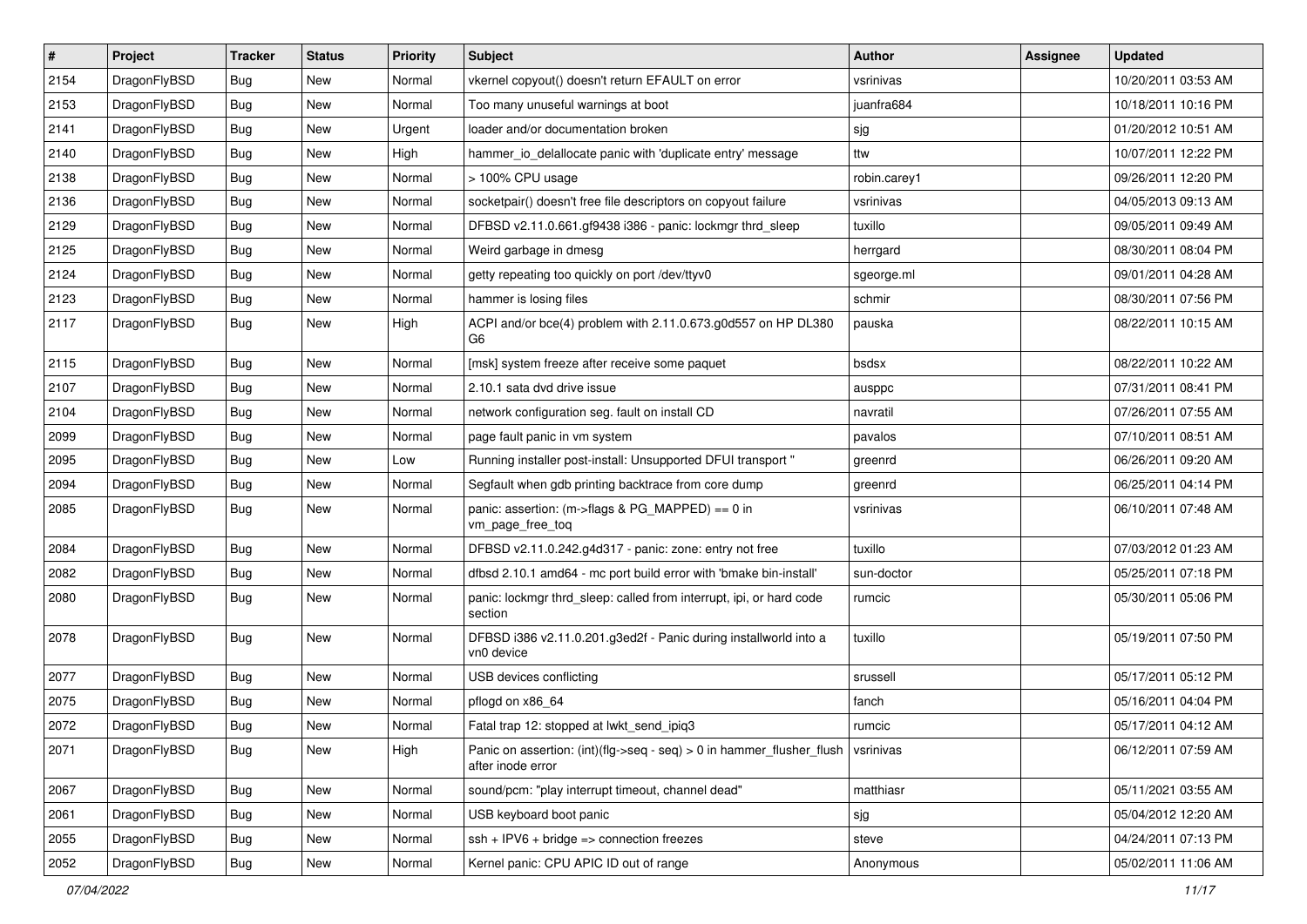| $\vert$ # | Project      | <b>Tracker</b> | <b>Status</b> | <b>Priority</b> | <b>Subject</b>                                                                                                                                                                                    | <b>Author</b>      | Assignee | <b>Updated</b>      |
|-----------|--------------|----------------|---------------|-----------------|---------------------------------------------------------------------------------------------------------------------------------------------------------------------------------------------------|--------------------|----------|---------------------|
| 2051      | DragonFlyBSD | <b>Bug</b>     | <b>New</b>    | Normal          | No ipv6 lan route entry created on 2.10                                                                                                                                                           | ftigeot            |          | 04/21/2011 10:37 AM |
| 2048      | DragonFlyBSD | Bug            | <b>New</b>    | Normal          | panic: ffs sync: rofs mod                                                                                                                                                                         | pavalos            |          | 04/12/2011 05:45 AM |
| 2045      | DragonFlyBSD | <b>Bug</b>     | <b>New</b>    | Normal          | ral(4): Fatal trap 12: page fault while in kernel mode (two panics)                                                                                                                               | herrgard           |          | 11/03/2011 05:34 PM |
| 2042      | DragonFlyBSD | Bug            | <b>New</b>    | Normal          | kernel panic, when run boot0cfg                                                                                                                                                                   | sepherosa          |          | 05/31/2022 03:01 PM |
| 2020      | DragonFlyBSD | <b>Bug</b>     | <b>New</b>    | Low             | Port brcm80211 driver from Linux to DragonFly BSD                                                                                                                                                 | studer             |          | 03/05/2011 10:54 PM |
| 2008      | DragonFlyBSD | <b>Bug</b>     | New           | Normal          | lwkt_setcpu_remote: td->td_flags 00800621 console flood                                                                                                                                           | pavalos            |          | 03/06/2011 09:37 PM |
| 2004      | DragonFlyBSD | Bug            | <b>New</b>    | Normal          | LWKT_WAIT_IPIQ panic                                                                                                                                                                              | steve              |          | 03/08/2011 05:46 PM |
| 1990      | DragonFlyBSD | <b>Bug</b>     | <b>New</b>    | Normal          | /mnt too large to mount                                                                                                                                                                           | peur.neu           |          | 02/16/2011 11:24 PM |
| 1984      | DragonFlyBSD | Bug            | New           | Normal          | hammer mount fails after crash - HAMMER: FIFO record bad head<br>signature                                                                                                                        | thomas.nikolajsen  |          | 03/08/2011 06:57 PM |
| 1982      | DragonFlyBSD | <b>Bug</b>     | <b>New</b>    | Low             | There is no linuxulator on x86-64                                                                                                                                                                 | herrgard           |          | 05/31/2022 02:25 PM |
| 1975      | DragonFlyBSD | Bug            | <b>New</b>    | Normal          | Applications seg fault in select() and poll()                                                                                                                                                     | rumcic             |          | 05/31/2022 02:58 PM |
| 1961      | DragonFlyBSD | <b>Bug</b>     | <b>New</b>    | Normal          | Can't create dump from DDB                                                                                                                                                                        | shamaz             |          | 01/29/2011 09:02 PM |
| 1959      | DragonFlyBSD | <b>Bug</b>     | New           | Normal          | DFBSD v2.9.1.422.gc98f2 - Panic during boot - IPv6 and PF                                                                                                                                         | tuxillo            |          | 01/13/2011 03:37 AM |
| 1951      | DragonFlyBSD | <b>Bug</b>     | <b>New</b>    | Normal          | dma timeouts at phyaddr on a good hdd                                                                                                                                                             | peur.neu           |          | 01/04/2011 07:12 AM |
| 1949      | DragonFlyBSD | <b>Bug</b>     | <b>New</b>    | Normal          | iwn panic                                                                                                                                                                                         | pavalos            |          | 01/30/2011 03:21 AM |
| 1947      | DragonFlyBSD | Bug            | New           | Low             | GA-880GM-UD2H (rev. 1.3) AHCI fails to detect disks at the end of<br>the RAID controller                                                                                                          | eocallaghan        |          | 11/27/2021 08:46 AM |
| 1944      | DragonFlyBSD | Bug            | New           | Normal          | panic: backing object 0xdea7b258 was somehow re-referenced<br>during collapse!                                                                                                                    | sepherosa          |          | 12/27/2010 02:06 AM |
| 1943      | DragonFlyBSD | <b>Bug</b>     | <b>New</b>    | Normal          | hammer assertion panic                                                                                                                                                                            | peter              |          | 12/27/2010 12:45 AM |
| 1942      | DragonFlyBSD | Bug            | <b>New</b>    | Normal          | locking against myself in getcacheblk()?                                                                                                                                                          | qhwt.dfly          |          | 05/31/2022 02:15 PM |
| 1941      | DragonFlyBSD | <b>Bug</b>     | <b>New</b>    | Normal          | wlan config crash                                                                                                                                                                                 | abandon.every.hope |          | 12/24/2010 07:54 PM |
| 1939      | DragonFlyBSD | Bug            | <b>New</b>    | Normal          | Panic on nightly build and stress test box                                                                                                                                                        | lentferj           |          | 12/18/2010 08:41 AM |
| 1935      | DragonFlyBSD | Bug            | <b>New</b>    | Normal          | mouse does not work after switching between x and console                                                                                                                                         | shamaz             |          | 12/13/2010 10:06 AM |
| 1923      | DragonFlyBSD | <b>Bug</b>     | <b>New</b>    | Normal          | Abysmal NFS performance with IPv6                                                                                                                                                                 | ftigeot            |          | 12/05/2010 09:34 PM |
| 1920      | DragonFlyBSD | <b>Bug</b>     | New           | High            | system hangs                                                                                                                                                                                      | zhtw               |          | 11/22/2010 08:59 AM |
| 1917      | DragonFlyBSD | Bug            | <b>New</b>    | Normal          | panic: assertion: (RB_EMPTY(&ip->rec_tree) && (ip->flags &<br>HAMMER_INODE_XDIRTY) == 0)    (!RB_EMPTY(&ip->rec_tree)<br>&& (ip->flags & HAMMER_INODE_XDIRTY) != 0) in<br>hammer flush inode done | qhwt.dfly          |          | 11/24/2010 03:23 AM |
| 1916      | DragonFlyBSD | <b>Bug</b>     | New           | Normal          | Constant crashes on x86_64 with UFS                                                                                                                                                               | lentferj           |          | 11/21/2010 07:40 PM |
| 1913      | DragonFlyBSD | <b>Bug</b>     | New           | Normal          | panic: assertion: ip->flush_state != HAMMER_FST_FLUSH in<br>hammer_flush_inode_core                                                                                                               | swildner           |          | 11/20/2010 05:27 PM |
| 1907      | DragonFlyBSD | <b>Bug</b>     | New           | Normal          | Hammer crash in hammer_flusher_flush()                                                                                                                                                            | swildner           |          | 11/11/2010 05:07 AM |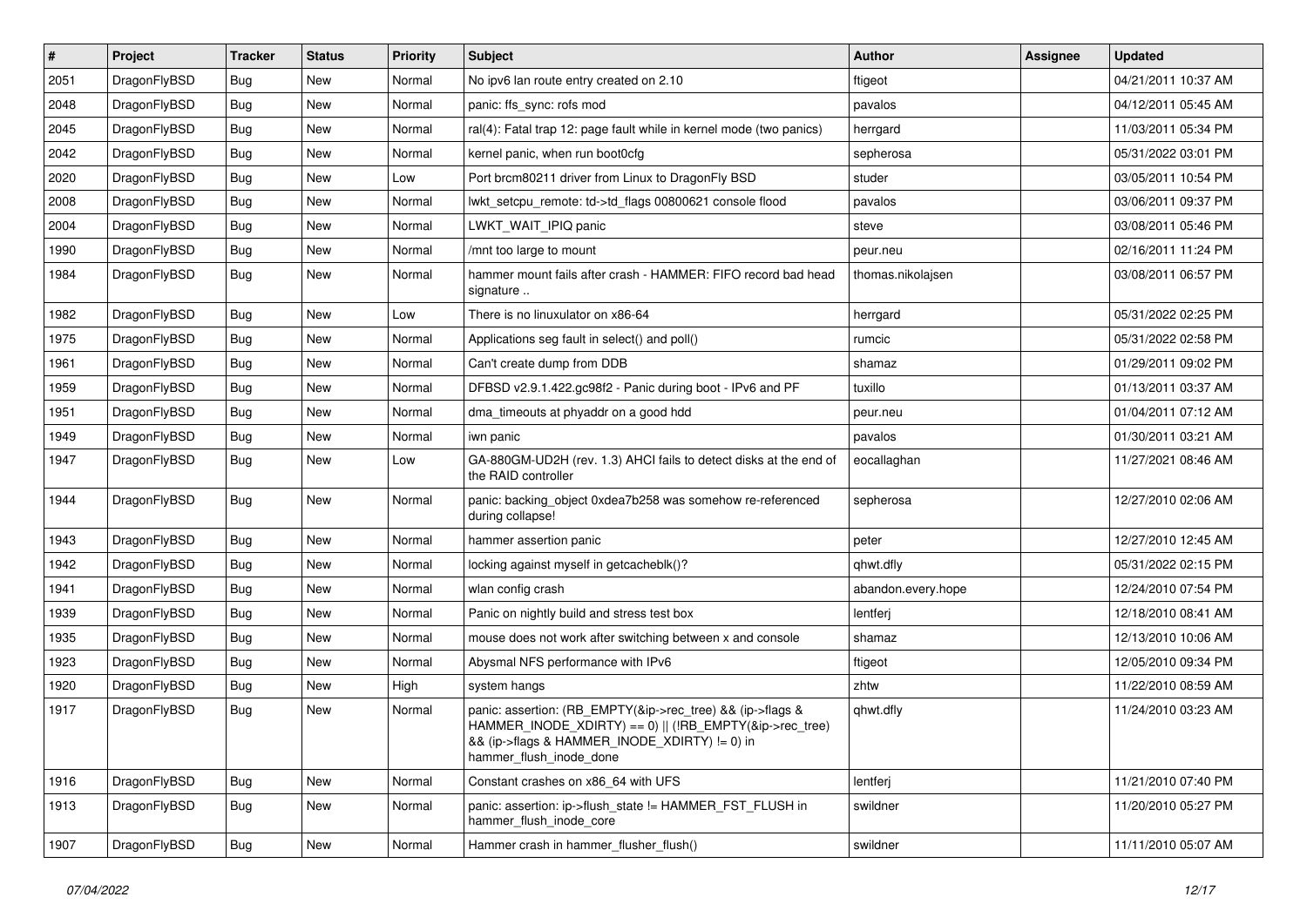| $\sharp$ | Project      | <b>Tracker</b> | <b>Status</b> | <b>Priority</b> | Subject                                                                            | <b>Author</b>    | <b>Assignee</b> | <b>Updated</b>      |
|----------|--------------|----------------|---------------|-----------------|------------------------------------------------------------------------------------|------------------|-----------------|---------------------|
| 1899     | DragonFlyBSD | Bug            | New           | Normal          | Keyboard doesn't work                                                              | fransm           |                 | 05/15/2022 03:32 PM |
| 1884     | DragonFlyBSD | <b>Bug</b>     | New           | Normal          | System completely freezes while listening music (devbuf: malloc<br>limit exceeded) | shamaz           |                 | 01/24/2011 05:00 PM |
| 1882     | DragonFlyBSD | Bug            | <b>New</b>    | Low             | Idea for handling new USB vendor/device codes                                      | bmk              |                 | 10/20/2010 12:15 PM |
| 1877     | DragonFlyBSD | Bug            | <b>New</b>    | Normal          | Freeze during 1st hammer cleanup after new install                                 | elekktretterr    |                 | 05/15/2022 11:43 AM |
| 1874     | DragonFlyBSD | Bug            | <b>New</b>    | Normal          | mpd listening on all IPs, accepting only on one                                    | rumcic           |                 | 05/08/2011 01:01 PM |
| 1873     | DragonFlyBSD | <b>Bug</b>     | <b>New</b>    | Normal          | Panic upon usb mouse detach and reattaching                                        | rumcic           |                 | 02/01/2011 09:53 AM |
| 1867     | DragonFlyBSD | <b>Bug</b>     | <b>New</b>    | Normal          | it(4) motherboard and fan problems                                                 | tuxillo          |                 | 07/08/2011 10:48 AM |
| 1861     | DragonFlyBSD | <b>Bug</b>     | New           | Normal          | panic via kprintf (lockmgr called in a hard section)                               | vsrinivas        |                 | 10/11/2010 12:56 AM |
| 1850     | DragonFlyBSD | Bug            | <b>New</b>    | Normal          | volume-add on hammer root fs panic                                                 | Johannes.Hofmann |                 | 04/18/2019 04:27 AM |
| 1836     | DragonFlyBSD | Bug            | New           | Normal          | Incorrect TCP checksum show up in tcpdump                                          | robgar1          |                 | 05/15/2022 11:22 AM |
| 1826     | DragonFlyBSD | Bug            | <b>New</b>    | Normal          | panic during boot: assertion so->so_port  in tcp_input                             | ftigeot          |                 | 05/15/2022 11:05 AM |
| 1818     | DragonFlyBSD | <b>Bug</b>     | <b>New</b>    | Normal          | panic: Bad tailq NEXT (kqueue issue ?)                                             | ftigeot          |                 | 05/15/2022 11:40 AM |
| 1786     | DragonFlyBSD | <b>Bug</b>     | New           | Normal          | Calling NULL function pointer initiates panic loop                                 | sjg              |                 | 10/11/2010 05:28 PM |
| 1774     | DragonFlyBSD | Bug            | <b>New</b>    | Normal          | New IP header cleanup branch available for testing                                 | dillon           |                 | 05/15/2022 10:59 AM |
| 1695     | DragonFlyBSD | <b>Bug</b>     | New           | Normal          | NFS-related system breakdown                                                       | Anonymous        |                 | 04/10/2014 12:35 AM |
| 1634     | DragonFlyBSD | <b>Bug</b>     | <b>New</b>    | Normal          | panic: spin_lock: 0xe4ad1320, indefinitive wait!                                   | elekktretterr    |                 | 01/19/2015 03:21 AM |
| 1594     | DragonFlyBSD | <b>Bug</b>     | New           | Normal          | Kernel panic during boot from Live CD on Dell E6400                                | bodie            |                 | 05/11/2021 03:54 AM |
| 1559     | DragonFlyBSD | Bug            | New           | Normal          | kernel trap                                                                        | phma             |                 | 11/27/2021 08:43 AM |
| 1525     | DragonFlyBSD | Bug            | New           | Normal          | boehm-gc problems                                                                  | hasso            |                 | 10/13/2012 07:13 PM |
| 1463     | DragonFlyBSD | <b>Bug</b>     | <b>New</b>    | Normal          | Mountroot before drives are initialized                                            | elekktretterr    |                 | 12/07/2010 01:30 PM |
| 1313     | DragonFlyBSD | <b>Bug</b>     | New           | Low             | Signal code in kernel needs major overhaul (signal queues,<br>si_code, si_addr)    | hasso            |                 | 05/11/2021 04:00 AM |
| 1246     | DragonFlyBSD | Bug            | New           | Normal          | bad resolution (monitor desync) with livedvd                                       | Przem0l          |                 | 02/18/2014 06:29 AM |
| 1194     | DragonFlyBSD | <b>Bug</b>     | New           | Normal          | SCSI errors while trying to copy photos from my camera                             | elekktretterr    |                 | 01/14/2015 04:39 PM |
| 1193     | DragonFlyBSD | <b>Bug</b>     | New           | Normal          | kernel doesn't recognize cdrom drive                                               | nonsolosoft      |                 | 01/25/2014 09:11 PM |
| 1185     | DragonFlyBSD | <b>Bug</b>     | New           | High            | need a tool to merge changes into /etc                                             | wa1ter           |                 | 02/18/2014 06:02 AM |
| 989      | DragonFlyBSD | Bug            | <b>New</b>    | Normal          | installer/fdisk trouble with wrapped values                                        | Discodestroyer   |                 | 02/18/2014 06:27 AM |
| 599      | DragonFlyBSD | Bug            | <b>New</b>    | Urgent          | 1.9.0 reproducable panic                                                           | pavalos          |                 | 12/22/2010 01:08 AM |
| 2100     | DragonFlyBSD | <b>Bug</b>     | Feedback      | Normal          | devfs related panic                                                                | sepherosa        | alexh           | 07/10/2011 02:29 PM |
| 2353     | DragonFlyBSD | <b>Bug</b>     | In Progress   | Normal          | panic: assertion "gd->gd_spinlocks_wr == 0" failed in<br>bsd4_schedulerclock       | jaydg            | alexh           | 11/28/2012 01:57 AM |
| 1538     | DragonFlyBSD | <b>Bug</b>     | New           | Low             | mountroot should probe file systems                                                | corecode         | alexh           | 11/24/2010 06:35 PM |
| 1430     | DragonFlyBSD | <b>Bug</b>     | New           | Normal          | Buggy w(1)?                                                                        | hasso            | alexh           | 11/24/2010 08:09 AM |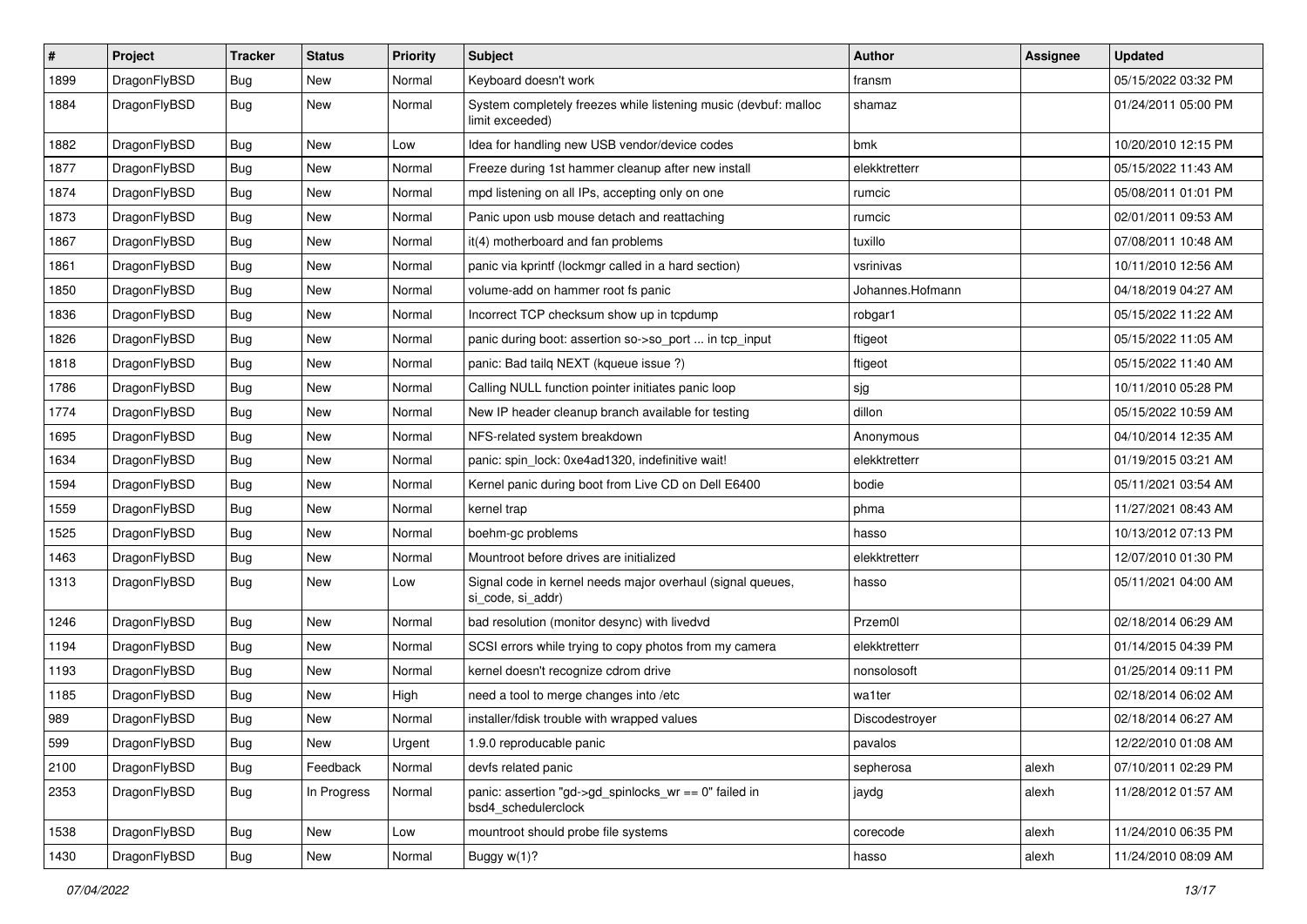| $\vert$ # | <b>Project</b> | <b>Tracker</b> | <b>Status</b> | <b>Priority</b> | <b>Subject</b>                                                                                                                                           | Author        | Assignee  | <b>Updated</b>      |
|-----------|----------------|----------------|---------------|-----------------|----------------------------------------------------------------------------------------------------------------------------------------------------------|---------------|-----------|---------------------|
| 1127      | DragonFlyBSD   | <b>Bug</b>     | Feedback      | Low             | cdrom drive not detected                                                                                                                                 | tgr           | corecode  | 01/15/2015 08:55 AM |
| 2037      | DragonFlyBSD   | <b>Bug</b>     | Feedback      | Normal          | Panic Bad link elm while building packages                                                                                                               | ftigeot       | dillon    | 04/21/2011 07:20 AM |
| 1831      | DragonFlyBSD   | <b>Bug</b>     | Feedback      | High            | HAMMER "malloc limit exceeded" panic                                                                                                                     | eocallaghan   | dillon    | 06/04/2022 04:38 AM |
| 1411      | DragonFlyBSD   | Bug            | Feedback      | Normal          | Burning doesn't work with ahci(4)                                                                                                                        | hasso         | dillon    | 05/11/2021 04:00 AM |
| 2819      | DragonFlyBSD   | Bug            | In Progress   | Normal          | Random micro system freezes after a week of uptime                                                                                                       | ftigeot       | dillon    | 08/16/2015 08:46 PM |
| 2092      | DragonFlyBSD   | Bug            | New           | Normal          | Panic: Bad link elm 0x next->prev != elm                                                                                                                 | masterblaster | dillon    | 12/04/2011 12:49 PM |
| 1593      | DragonFlyBSD   | <b>Bug</b>     | Feedback      | Normal          | panic: assertion: ccb == ap->ap err ccb in ahci put err ccb                                                                                              | ftigeot       | ftigeot   | 05/15/2022 05:09 AM |
| 2870      | DragonFlyBSD   | Bug            | <b>New</b>    | High            | Broken text and icons when glamor acceleration is used                                                                                                   | 375gnu        | ftigeot   | 01/31/2016 12:13 AM |
| 1964      | DragonFlyBSD   | <b>Bug</b>     | New           | Normal          | iwn (panic assertion : wlan_assert_serialized)                                                                                                           | sjmm.ptr      | josepht   | 02/01/2011 12:57 PM |
| 1946      | DragonFlyBSD   | Bug            | New           | Normal          | ieee80211 panic                                                                                                                                          | pavalos       | josepht   | 01/27/2011 06:00 PM |
| 385       | DragonFlyBSD   | Bug            | Feedback      | Low             | Mail archive address removal                                                                                                                             | justin        | justin    | 03/09/2013 11:24 AM |
| 1969      | DragonFlyBSD   | <b>Bug</b>     | New           | Normal          | pf-related network problem                                                                                                                               | pavalos       | lentferj  | 02/01/2011 06:57 PM |
| 2549      | DragonFlyBSD   | <b>Bug</b>     | In Progress   | Normal          | netgraph7: Kernel page fault.                                                                                                                            | russiane39    | nant      | 05/10/2013 11:20 PM |
| 679       | DragonFlyBSD   | <b>Bug</b>     | New           | Low             | Netgraph backward compatibility for old *LEN constants                                                                                                   | nant          | nant      | 02/18/2014 05:45 AM |
| 2822      | DragonFlyBSD   | Bug            | New           | Normal          | USB 3.0 stick throws "reading primary partition table: error<br>accessing offset 000[] for 152" error, while the stick works on any<br>other OS I tested | revuwa        | profmakx  | 06/29/2015 05:56 AM |
| 2746      | DragonFlyBSD   | <b>Bug</b>     | <b>New</b>    | Normal          | some fraction of xterms started from the xmonad window manager<br>get killed with SIGALRM                                                                | isenmann      | profmakx  | 12/28/2014 02:51 AM |
| 600       | DragonFlyBSD   | <b>Bug</b>     | <b>New</b>    | Low             | /sys/libkern/karc4random                                                                                                                                 | robin_carey5  | profmakx  | 01/19/2015 03:07 AM |
| 168       | DragonFlyBSD   | <b>Bug</b>     | In Progress   | Normal          | Livelocked limit engaged while trying to setup IPW wireless                                                                                              | mschacht      | sepherosa | 05/11/2021 04:05 AM |
| 2825      | DragonFlyBSD   | <b>Bug</b>     | <b>New</b>    | High            | 3x dhclient = hanging system (objcache exhausted)                                                                                                        | jaccovonb     | sepherosa | 05/11/2021 03:55 AM |
| 1302      | DragonFlyBSD   | <b>Bug</b>     | In Progress   | Normal          | Checkpoint regression?                                                                                                                                   | sjg           | sjg       | 07/10/2013 05:22 PM |
| 1769      | DragonFlyBSD   | Bug            | New           | Normal          | panic: assertion: tp->tt_msg->tt_cpuid == mycpuid in<br>tcp callout active                                                                               | pavalos       | sjg       | 05/15/2022 11:07 AM |
| 1532      | DragonFlyBSD   | <b>Bug</b>     | <b>New</b>    | Low             | jemalloc doesn't work on DragonFly                                                                                                                       | hasso         | sjg       | 08/02/2011 01:14 AM |
| 2585      | DragonFlyBSD   | Bug            | New           | Normal          | Dfly 3.4.3 on ESXi 5.1, HP Smart Array P410 passthrough<br>recognised, but not functioning                                                               | yggdrasil     | swildner  | 05/09/2022 08:14 AM |
| 2265      | DragonFlyBSD   | <b>Bug</b>     | New           | Normal          | mbsrtowcs does not properly handle invalid mbstate t in ps                                                                                               | c.turner1     | swildner  | 01/10/2012 07:56 PM |
| 2252      | DragonFlyBSD   | <b>Bug</b>     | <b>New</b>    | Low             | snd hda not useable if loaded via /boot/loader.conf                                                                                                      | xbit          | swildner  | 12/14/2011 12:23 AM |
| 1714      | DragonFlyBSD   | <b>Bug</b>     | New           | Low             | hwpmc                                                                                                                                                    | alexh         | swildner  | 08/18/2012 02:03 PM |
| 341       | DragonFlyBSD   | Bug            | New           | Normal          | Vinum erroneously repors devices as busy                                                                                                                 | corecode      | swildner  | 01/21/2012 04:50 AM |
| 3205      | DragonFlyBSD   | Bug            | Feedback      | High            | Go compiler net test failing                                                                                                                             | t dfbsd       | tuxillo   | 05/10/2021 02:45 AM |
| 1587      | DragonFlyBSD   | <b>Bug</b>     | Feedback      | Normal          | can't gdb across fork                                                                                                                                    | corecode      | tuxillo   | 05/11/2021 03:54 AM |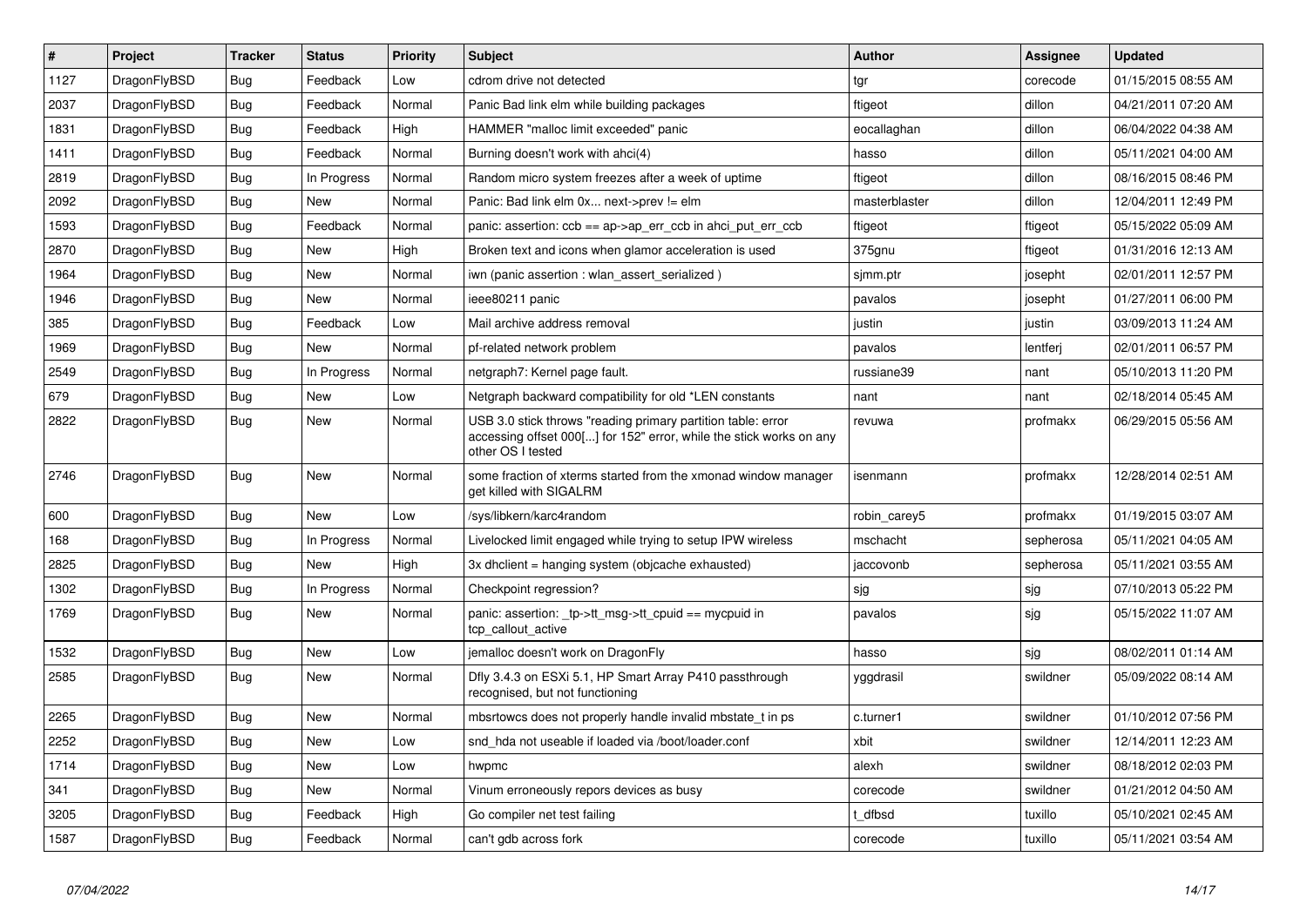| $\#$ | Project      | <b>Tracker</b> | <b>Status</b> | <b>Priority</b> | <b>Subject</b>                                                                        | <b>Author</b>  | <b>Assignee</b> | <b>Updated</b>      |
|------|--------------|----------------|---------------|-----------------|---------------------------------------------------------------------------------------|----------------|-----------------|---------------------|
| 1579 | DragonFlyBSD | Bug            | Feedback      | Normal          | dfly 2.4.1 does not like HP DL360G4p and Smart Array 6400 with<br>MSA20               | tomaz.borstnar | tuxillo         | 06/02/2014 02:44 PM |
| 1428 | DragonFlyBSD | <b>Bug</b>     | Feedback      | Low             | POSIX.1e implementation is too old                                                    | hasso          | tuxillo         | 05/11/2021 04:00 AM |
| 1397 | DragonFlyBSD | <b>Bug</b>     | Feedback      | Normal          | jobs -I output inconsistency when called from script                                  | Anonymous      | tuxillo         | 05/15/2022 05:07 AM |
| 1287 | DragonFlyBSD | Bug            | Feedback      | Normal          | altq configuration doesn't work                                                       | corecode       | tuxillo         | 05/11/2021 03:51 AM |
| 911  | DragonFlyBSD | <b>Bug</b>     | Feedback      | Normal          | kldload/kernel linker can exceed malloc reserve and panic system                      | corecode       | tuxillo         | 05/11/2021 03:51 AM |
| 901  | DragonFlyBSD | <b>Bug</b>     | Feedback      | Normal          | route show needs to get data from all cpus                                            | corecode       | tuxillo         | 05/11/2021 03:50 AM |
| 847  | DragonFlyBSD | <b>Bug</b>     | Feedback      | Normal          | processes getting stuck on mount point                                                | corecode       | tuxillo         | 05/11/2021 03:50 AM |
| 3318 | DragonFlyBSD | <b>Bug</b>     | In Progress   | Normal          | Segmenation fault when a process resumed with checkpt exits                           | zabolekar      | tuxillo         | 06/18/2022 08:24 AM |
| 3295 | DragonFlyBSD | <b>Bug</b>     | In Progress   | Normal          | Adapt devel/libvirt for nvmm                                                          | tuxillo        | tuxillo         | 11/03/2021 04:56 PM |
| 3028 | DragonFlyBSD | <b>Bug</b>     | In Progress   | Normal          | installer: confusion of set/get disk encryption passphrase dialogs                    | liweitianux    | tuxillo         | 06/03/2022 05:13 PM |
| 2358 | DragonFlyBSD | <b>Bug</b>     | In Progress   | Normal          | DFBSD v3.0.2.32.g928ca - panic: hammer: insufficient undo FIFO<br>space!              | tuxillo        | tuxillo         | 05/10/2021 02:50 AM |
| 1921 | DragonFlyBSD | Bug            | In Progress   | Normal          | we miss mlockall                                                                      | alexh          | tuxillo         | 06/18/2022 04:08 AM |
| 1819 | DragonFlyBSD | <b>Bug</b>     | In Progress   | Low             | truss - Major revamping task list                                                     | tuxillo        | tuxillo         | 11/27/2021 08:45 AM |
| 1584 | DragonFlyBSD | <b>Bug</b>     | In Progress   | Normal          | can't use ssh from jail: debug1: read_passphrase: can't open<br>/dev/tty: Device busy | corecode       | tuxillo         | 05/11/2021 03:53 AM |
| 1583 | DragonFlyBSD | Bug            | In Progress   | Normal          | panic: assertion: cursor->trans->sync_lock_refs > 0 in<br>hammer_recover_cursor       | corecode       | tuxillo         | 05/11/2021 03:53 AM |
| 1547 | DragonFlyBSD | Bug            | In Progress   | Normal          | disklabel64 automatic sizing                                                          | corecode       | tuxillo         | 05/11/2021 03:52 AM |
| 1528 | DragonFlyBSD | Bug            | In Progress   | Normal          | ktrace does not show proper return values for pipe(2)                                 | corecode       | tuxillo         | 05/11/2021 03:52 AM |
| 1475 | DragonFlyBSD | <b>Bug</b>     | In Progress   | Normal          | kernel blocks with low memory and syscons setting a high res mode<br>/ scrollback     | corecode       | tuxillo         | 05/11/2021 03:52 AM |
| 1469 | DragonFlyBSD | Bug            | In Progress   | Normal          | Hammer history security concern                                                       | corecode       | tuxillo         | 05/11/2021 03:52 AM |
| 1390 | DragonFlyBSD | <b>Bug</b>     | In Progress   | Normal          | Use id_t type for {get,set}priority()                                                 | Anonymous      | tuxillo         | 07/05/2019 02:18 AM |
| 1030 | DragonFlyBSD | <b>Bug</b>     | In Progress   | Normal          | msdosfs umount panic                                                                  | corecode       | tuxillo         | 05/11/2021 03:51 AM |
| 998  | DragonFlyBSD | Bug            | In Progress   | Normal          | Unconfiguring a vn while it is mounted                                                | rumcic         | tuxillo         | 05/11/2021 04:00 AM |
| 781  | DragonFlyBSD | <b>Bug</b>     | In Progress   | Normal          | fdisk uses wrong geometry on usb flash drives                                         | corecode       | tuxillo         | 05/11/2021 03:50 AM |
| 742  | DragonFlyBSD | Bug            | In Progress   | Normal          | umount problems with multiple mounts                                                  | corecode       | tuxillo         | 06/25/2022 04:02 AM |
| 3314 | DragonFlyBSD | Bug            | <b>New</b>    | Normal          | Bring virtio_console(4) from FreeBSD                                                  | tuxillo        | tuxillo         | 05/29/2022 08:24 AM |
| 2496 | DragonFlyBSD | <b>Bug</b>     | New           | Normal          | NTFS malloc limit exceeded                                                            | plasmob        | tuxillo         | 02/19/2013 08:47 AM |
| 2416 | DragonFlyBSD | <b>Bug</b>     | New           | Normal          | ".' entry can be removed on mounted nfs filesystem                                    | ftigeot        | tuxillo         | 06/03/2014 04:40 AM |
| 1876 | DragonFlyBSD | <b>Bug</b>     | New           | Normal          | devfs in jail + logging out from console( $t$ tyv1+) -> panic                         | qhwt.dfly      | tuxillo         | 05/31/2022 03:24 PM |
| 1556 | DragonFlyBSD | <b>Bug</b>     | New           | Normal          | many processes stuck in "hmrrcm", system unusable                                     | corecode       | tuxillo         | 05/11/2021 03:52 AM |
| 1474 | DragonFlyBSD | <b>Bug</b>     | New           | Normal          | ithread 1 unexpectedly rescheduled                                                    | corecode       | tuxillo         | 05/11/2021 03:52 AM |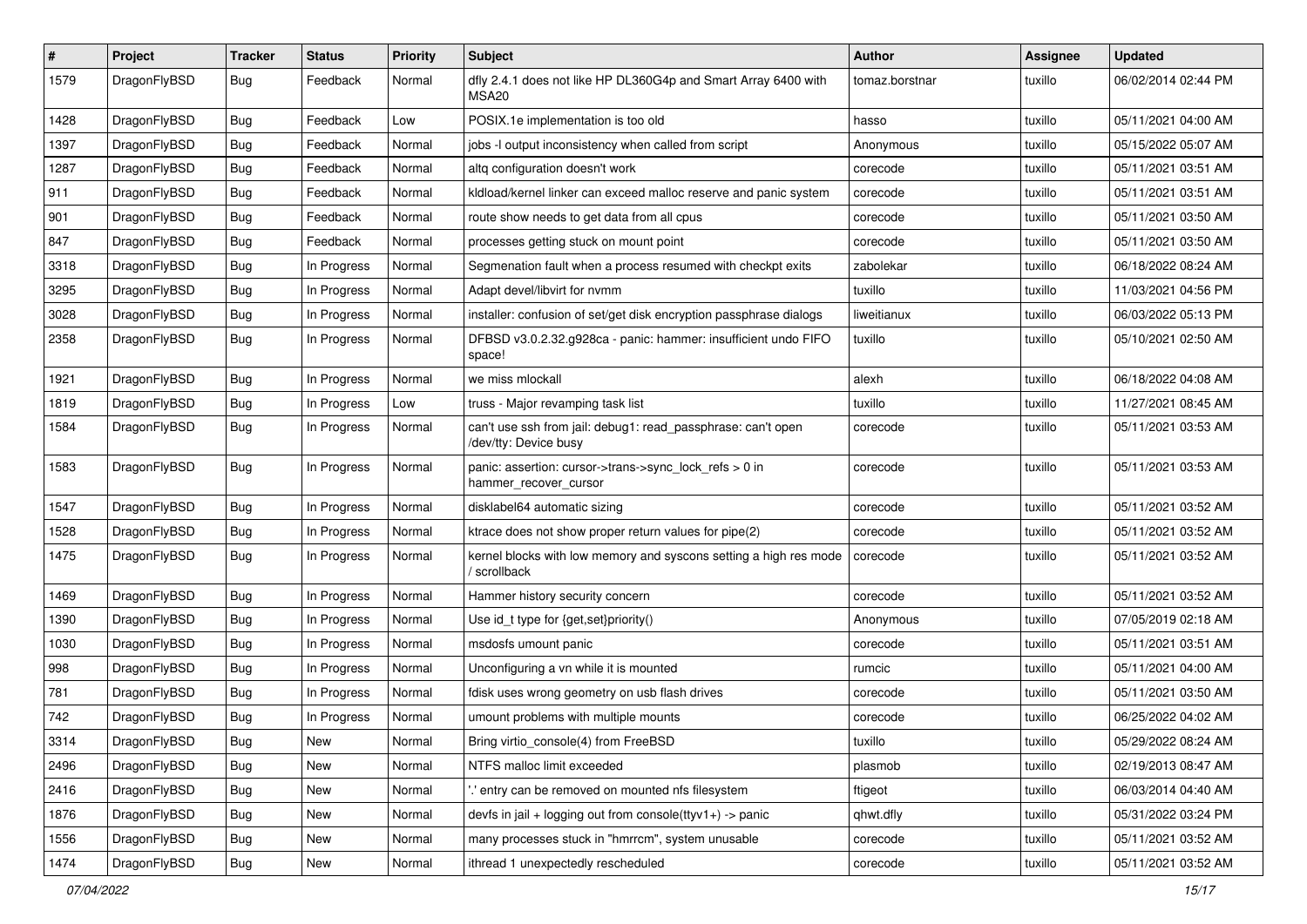| $\vert$ # | Project      | <b>Tracker</b> | <b>Status</b> | <b>Priority</b> | <b>Subject</b>                                                                               | Author    | Assignee  | <b>Updated</b>      |
|-----------|--------------|----------------|---------------|-----------------|----------------------------------------------------------------------------------------------|-----------|-----------|---------------------|
| 1442      | DragonFlyBSD | Bug            | New           | Normal          | blocking SIGSEGV and triggering a segment violation produces an<br>all CPU consuming process | corecode  | tuxillo   | 05/11/2021 03:52 AM |
| 1440      | DragonFlyBSD | <b>Bug</b>     | New           | Normal          | ptrace/gdb doesn't work after process blocks SIGTRAP                                         | corecode  | tuxillo   | 05/11/2021 03:52 AM |
| 1293      | DragonFlyBSD | <b>Bug</b>     | New           | Normal          | 2.2.1-REL Installer Request                                                                  | mk        | tuxillo   | 05/11/2021 04:00 AM |
| 1198      | DragonFlyBSD | <b>Bug</b>     | New           | High            | DDB loops panic in db_read_bytes                                                             | corecode  | tuxillo   | 05/11/2021 03:51 AM |
| 731       | DragonFlyBSD | <b>Bug</b>     | New           | Normal          | system freeze on "slice too large"                                                           | corecode  | tuxillo   | 06/25/2022 04:01 AM |
| 3089      | DragonFlyBSD | Bug            | In Progress   | Normal          | vtnet(4) - disable TCP checksum offload by default                                           | jlane     | vadaszi   | 05/11/2021 04:14 AM |
| 2391      | DragonFlyBSD | Bug            | In Progress   | Normal          | System lock with ahci and acpi enabled on ATI RS690 chipset with<br>SMB600 sata controller   | jorisgio  | vadaszi   | 06/03/2015 03:51 PM |
| 2828      | DragonFlyBSD | Bug            | <b>New</b>    | High            | On AMD APUs and Bulldozer CPUs, the machdep.cpu_idle_hlt<br>sysctl should be 3 by default    | vadaszi   | vadaszi   | 05/11/2021 04:07 AM |
| 293       | DragonFlyBSD | <b>Bug</b>     | Feedback      | Low             | Various updates to the handbook                                                              | victor    | victor    | 03/10/2013 04:46 AM |
| 2577      | DragonFlyBSD | <b>Bug</b>     | <b>New</b>    | Normal          | virtio-blk iops performance is cpu limited on high end devices                               | gjs278    | vsrinivas | 08/01/2013 02:28 PM |
| 2370      | DragonFlyBSD | <b>Bug</b>     | New           | Normal          | panic: ffs valloc: dup alloc                                                                 | marino    | vsrinivas | 02/01/2013 09:28 AM |
| 2113      | DragonFlyBSD | Bug            | New           | Normal          | nmalloc threaded program fork leak                                                           | vsrinivas | vsrinivas | 08/11/2011 07:25 PM |
| 1398      | DragonFlyBSD | Submit         | In Progress   | Normal          | hdestroy(3) restricts hash key to point to malloc'ed space                                   | Anonymous |           | 08/20/2021 04:06 PM |
| 3312      | DragonFlyBSD | Submit         | New           | Normal          | hammer2: redundant chain modify after chain creation                                         | tkusumi   |           | 05/15/2022 01:35 PM |
| 3276      | DragonFlyBSD | Submit         | New           | Normal          | Add option controlling whether gpt expand expands the last partition<br>(needs testing)      | falsifian |           | 07/10/2021 03:35 AM |
| 3227      | DragonFlyBSD | Submit         | <b>New</b>    | Normal          | Add HAMMER2 instructions in the installation medium README                                   | daftaupe  |           | 03/26/2020 03:34 PM |
| 3206      | DragonFlyBSD | Submit         | <b>New</b>    | Normal          | update psm/kbd to FreeBSD 12.0 code                                                          | htse      |           | 10/05/2019 03:49 PM |
| 3201      | DragonFlyBSD | Submit         | New           | Normal          | Fixes make search display                                                                    | htse      |           | 08/20/2021 04:02 PM |
| 3147      | DragonFlyBSD | Submit         | New           | Normal          | Enable headless installation                                                                 | ddegroot  |           | 10/09/2018 01:25 PM |
| 3142      | DragonFlyBSD | Submit         | New           | Normal          | lib/libdmsg: Unbreak using new API EVP_CIPHER_CTX_new()                                      | tkusumi   |           | 07/08/2018 04:18 AM |
| 3135      | DragonFlyBSD | Submit         | New           | Normal          | Add EVFILT_RECV and EVFILT_SEND                                                              | tautolog  |           | 05/25/2018 09:59 PM |
| 3041      | DragonFlyBSD | Submit         | New           | Normal          | firmware: Remove embedding of multiple images in one module.                                 | Anonymous |           | 12/25/2020 02:15 AM |
| 2933      | DragonFlyBSD | Submit         | New           | Normal          | Remove unix domain socket support from cat(1)                                                | sevan     |           | 08/01/2016 08:10 PM |
| 2921      | DragonFlyBSD | Submit         | New           | Normal          | Allow moused to accept userland mouse events                                                 | tautolog  |           | 05/11/2021 04:08 AM |
| 2790      | DragonFlyBSD | Submit         | New           | Low             | filedesc softrefs increment code factoring                                                   | dclink    |           | 02/21/2015 04:00 AM |
| 2122      | DragonFlyBSD | Submit         | New           | Normal          | [Review] Fixes to the VFS layer                                                              | ftigeot   |           | 05/31/2022 03:25 PM |
| 2098      | DragonFlyBSD | Submit         | New           | Normal          | [PATCH] correct ath man page example<br>(/usr/src/share/man/man4/ath.4)                      | nobody    |           | 11/15/2011 12:27 AM |
| 1192      | DragonFlyBSD | Submit         | New           | Normal          | KKASSERTs in sys/kern/uipc_{msg,socket}.c are too strict                                     | rumcic    |           | 05/11/2021 04:07 AM |
| 3154      | DragonFlyBSD | Submit         | New           | Normal          | Update serial handling in bootloader                                                         | ddegroot  | dillon    | 11/06/2018 11:21 PM |
| 3031      | DragonFlyBSD | Submit         | In Progress   | Normal          | Update drm/radeon to Linux 4.7.10 as much as possible                                        | davshao   | ftigeot   | 08/19/2021 12:33 PM |